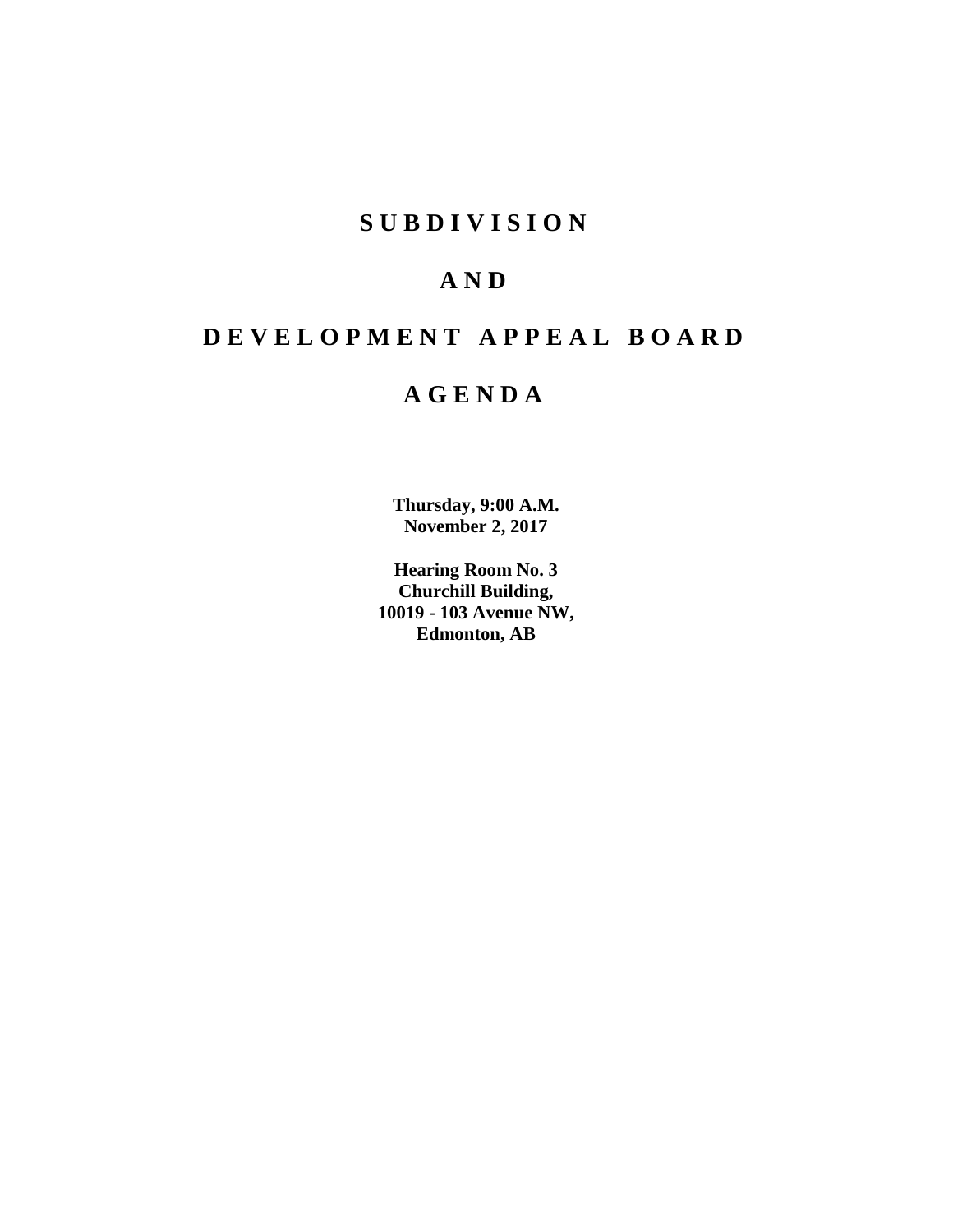# **SUBDIVISION AND DEVELOPMENT APPEAL BOARD HEARING ROOM NO. 3**

|              | 9:00 A.M.    | $SDAB-D-17-206$ | Construct exterior alterations to a Single<br>Detached House, existing without permits<br>(Driveway extension, 0.90 metres by 5.57)<br>metres) |
|--------------|--------------|-----------------|------------------------------------------------------------------------------------------------------------------------------------------------|
|              |              |                 | 13119 - 208 Street NW<br>Project No.: 257396013-002                                                                                            |
|              |              |                 |                                                                                                                                                |
| $\mathbf{H}$ | $10:30$ A.M. | $SDAB-D-17-203$ | To install (3) Fascia On-premises Signs<br>(Remedy Cafe)                                                                                       |
|              |              |                 | 8625 - 109 Street NW                                                                                                                           |
|              |              |                 | Project No.: 257830695-001                                                                                                                     |

*NOTE: Unless otherwise stated, all references to "section numbers" refer to the authority under the Edmonton Zoning Bylaw 12800.*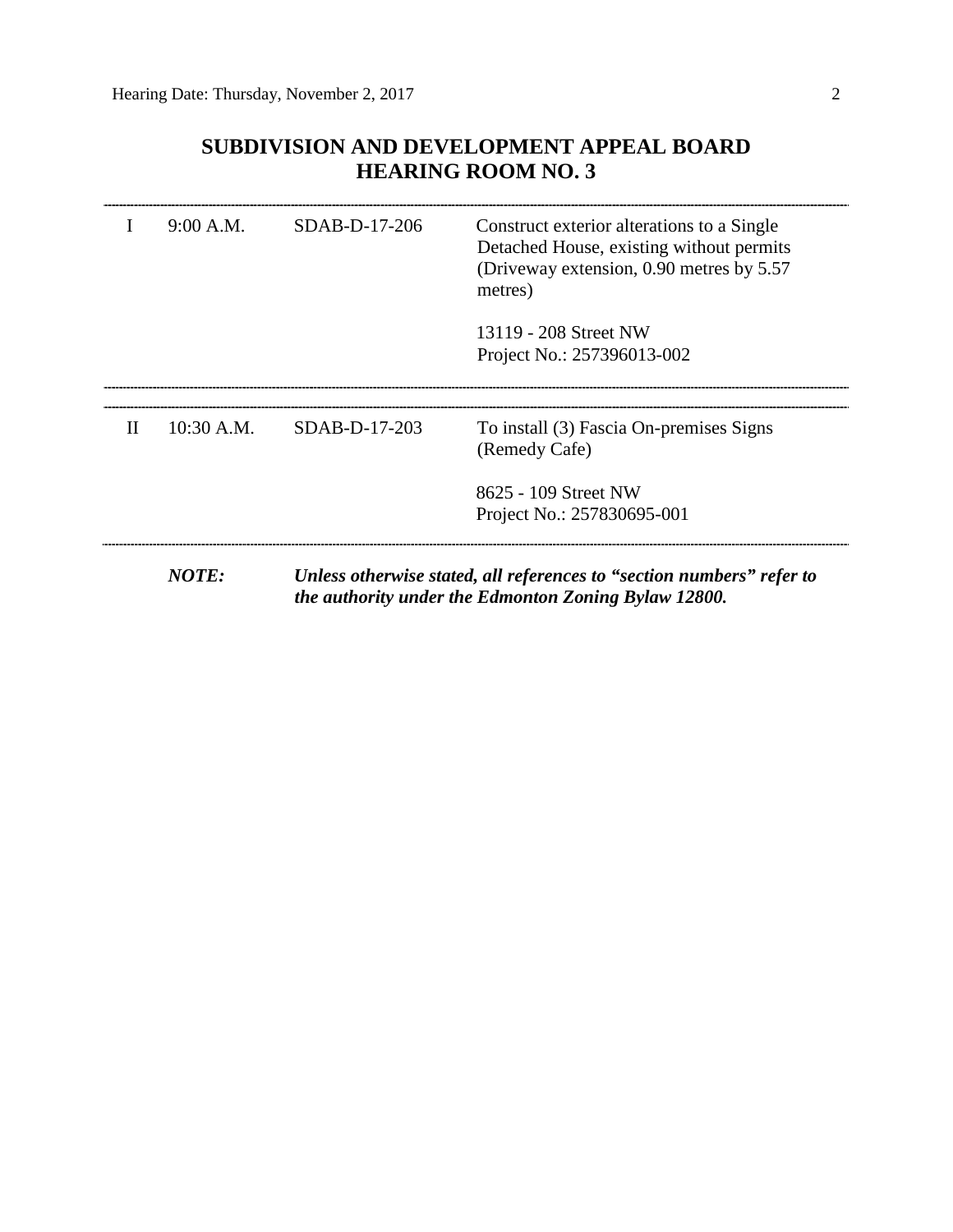### **ITEM I: 9:00 A.M. FILE: SDAB-D-17-206**

### AN APPEAL FROM THE DECISION OF THE DEVELOPMENT OFFICER

APPELLANT:

APPLICATION NO.: 257396013-002

APPLICATION TO: Construct exterior alterations to a Single Detached House, existing without permits (Driveway extension, 0.90 metres by 5.57 metres)

| DECISION OF THE<br>DEVELOPMENT AUTHORITY:            | Refused                                |
|------------------------------------------------------|----------------------------------------|
| DECISION DATE:                                       | September 28, 2017                     |
| DATE OF APPEAL:                                      | October 6, 2017                        |
| <b>MUNICIPAL DESCRIPTION</b><br>OF SUBJECT PROPERTY: | 13119 - 208 Street NW                  |
| <b>LEGAL DESCRIPTION:</b>                            | Plan 1425609 Blk 8 Lot 112             |
| ZONE:                                                | (RSL) Residential Small Lot Zone       |
| <b>OVERLAY:</b>                                      | N/A                                    |
| <b>STATUTORY PLAN:</b>                               | Trumpeter Neighbourhood Structure Plan |
|                                                      |                                        |

# *Grounds for Appeal*

The Appellant provided the following reasons for appealing the decision of the Development Authority [edited]:

Leave as built side walk [piece] added to side. The grading department approved the grading with no issues. Windward and United the developer approved what was done. At this time, no neighbours live next door. My son will be one of neighbours on the side we are talking about. I sent photos and it doesn't affect the look of the subdivision. The owner of home does not want to remove the [piece] added. Thank you.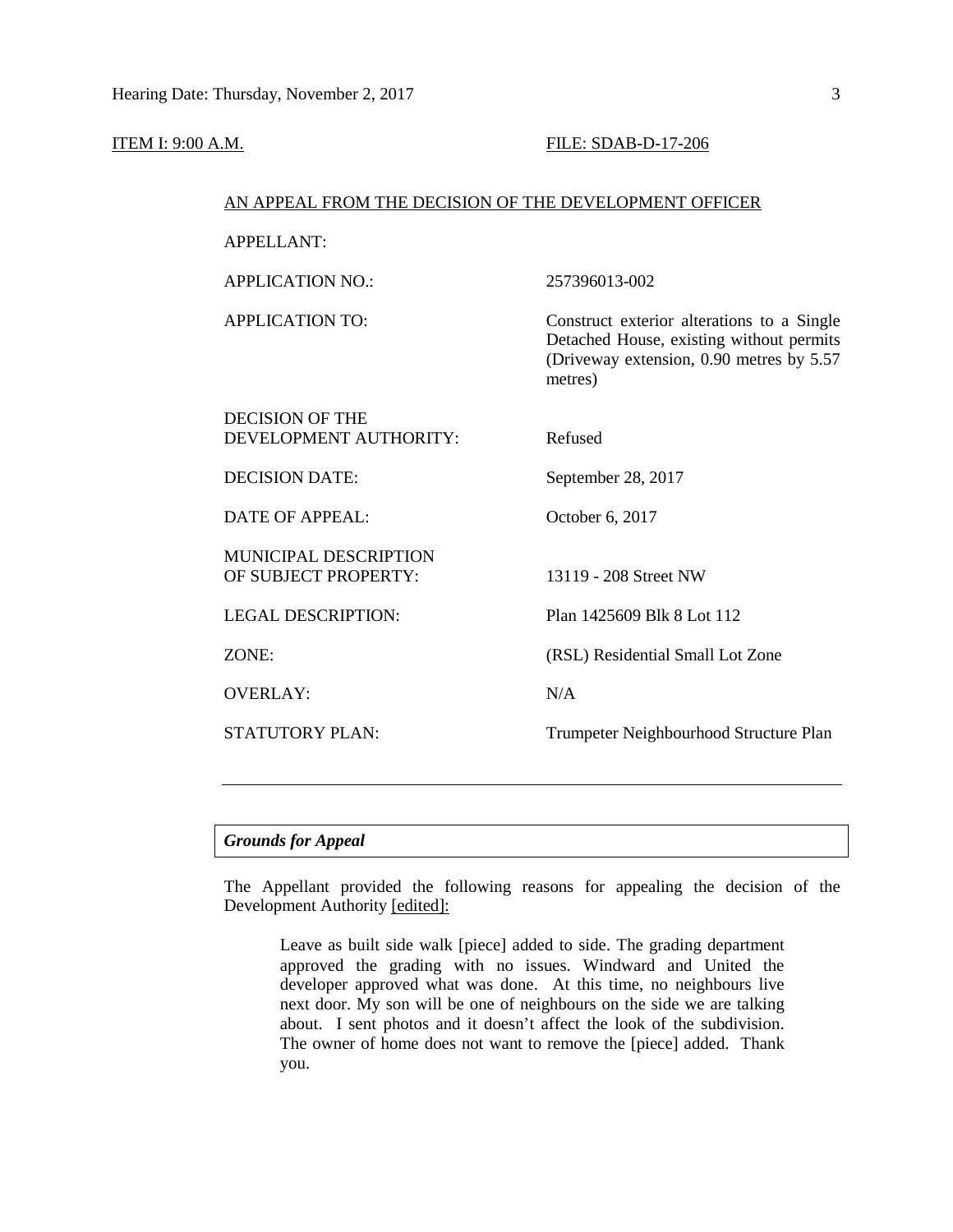### *General Matters*

## **Appeal Information:**

The *Municipal Government Act*, RSA 2000, c M-26 states the following:

# **Grounds for Appeal**

**685(1)** If a development authority

- (a) fails or refuses to issue a development permit to a person,
- (b) issues a development permit subject to conditions, or
- (c) issues an order under section 645,

the person applying for the permit or affected by the order under section 645 may appeal to the subdivision and development appeal board.

### **Appeals**

**686(1)** A development appeal to a subdivision and development appeal board is commenced by filing a notice of the appeal, containing reasons, with the board within 14 days,

- (a) in the case of an appeal made by a person referred to in section 685(1), after
	- (i) the date on which the person is notified of the order or decision or the issuance of the development permit, or
	- …

### **Hearing and Decision**

**687(3)** In determining an appeal, the subdivision and development appeal board

…

- (a.1) must comply with the land use policies and statutory plans and, subject to clause (d), the land use bylaw in effect;
	- …
	- (c) may confirm, revoke or vary the order, decision or development permit or any condition attached to any of them or make or substitute an order, decision or permit of its own;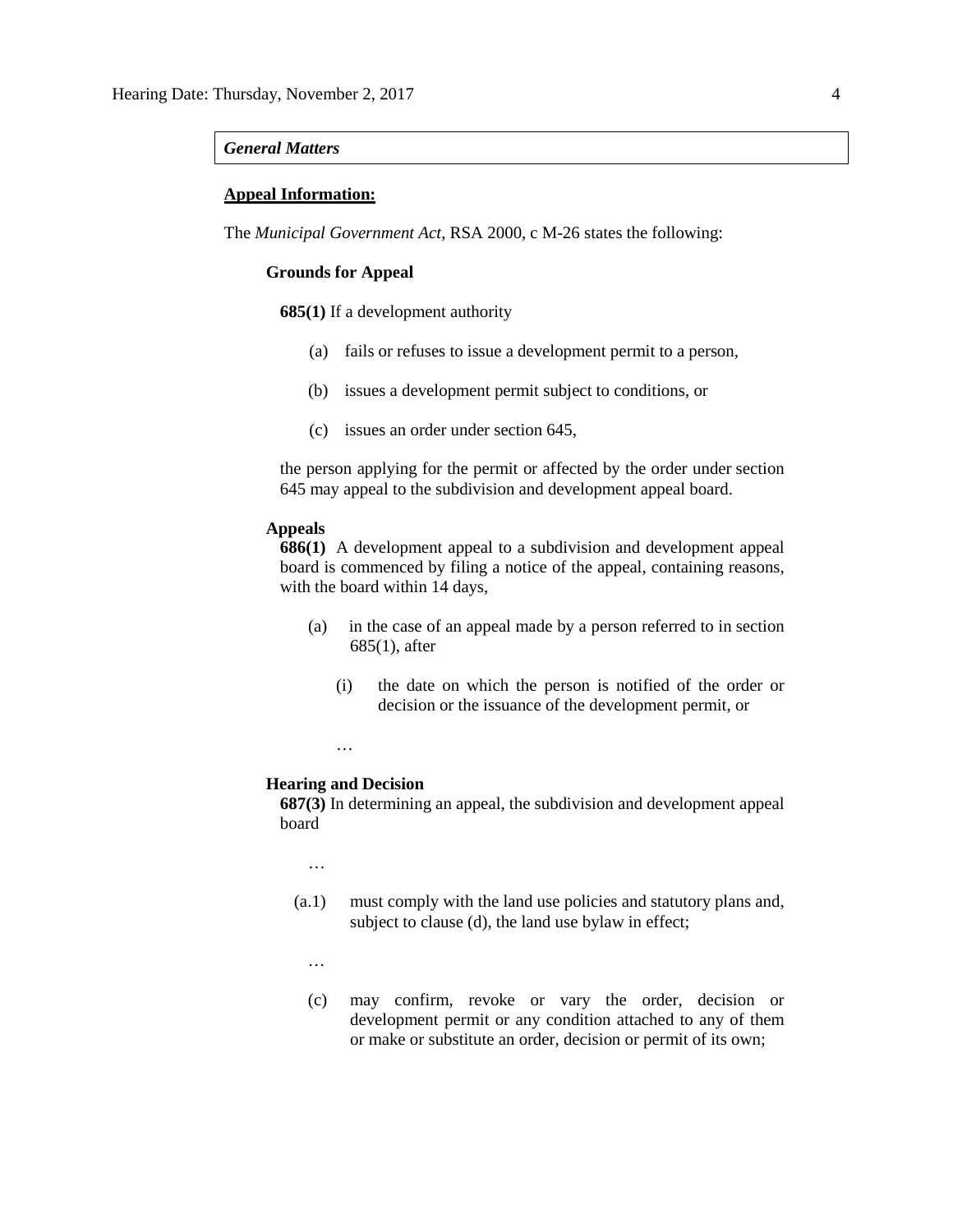- (d) may make an order or decision or issue or confirm the issue of a development permit even though the proposed development does not comply with the land use bylaw if, in its opinion,
	- (i) the proposed development would not
		- (A) unduly interfere with the amenities of the neighbourhood, or
		- (B) materially interfere with or affect the use, enjoyment or value of neighbouring parcels of land,

and

(ii) the proposed development conforms with the use prescribed for that land or building in the land use bylaw.

### **General Provisions from the** *Edmonton Zoning Bylaw:*

# Under section 115.2(5), **Single Detached Housing** is a **Permitted Use** in the **(RSL) Residential Small Lot Zone.**

Under section 6.1(2), **Accessory** means, "when used to describe a Use or building, a Use or building naturally or normally incidental, subordinate, and devoted to the principal Use or building, and located on the same lot or Site."

Under section 6.1(30), **Driveway** means "an area that provides access for vehicles from a public or private roadway to a Garage or Parking Area and does not include a Walkway."

Under section 6.1(76), **Parking Area** means "an area that is used for the parking of vehicles. A Parking Area is comprised of one or more parking spaces, and includes a parking pad, but does not include a Driveway."

Under section 6.1(122), **Walkway** means "a path for pedestrian circulation that cannot be used for vehicular parking."

Section 115.1 states that the **General Purpose** of the **(RSL) Residential Small Lot Zone**  is:

…to provide for smaller lot Single Detached Housing with attached Garages in a suburban setting that provides the opportunity for the more efficient utilization of undeveloped suburban areas and includes the opportunity for Secondary Suites and Garden Suites.

## *Off-street Parking and Loading Regulations*

Section 54.1(4) states: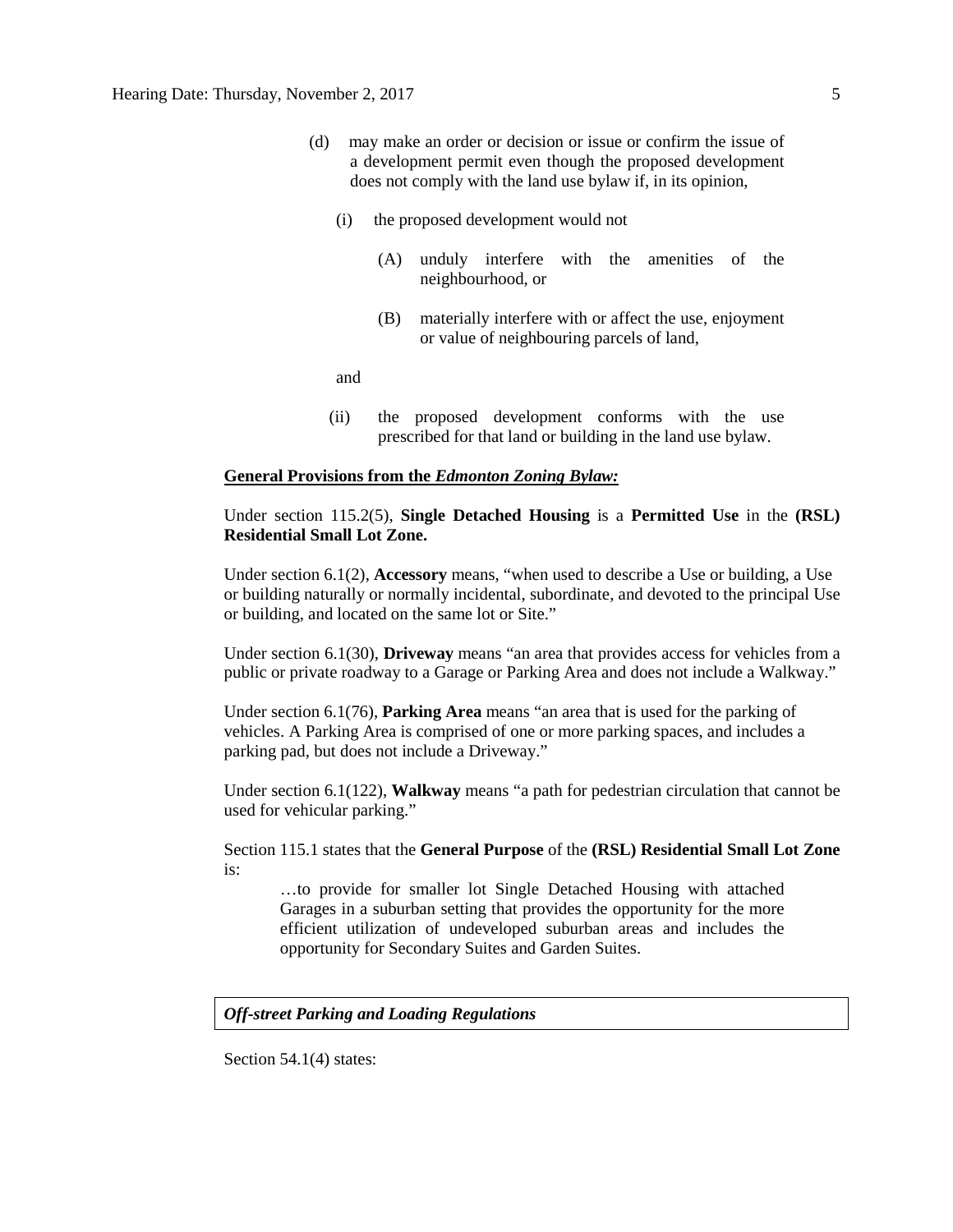The Front Yard of any at Grade Dwelling in any Residential Zone, or in the case of a corner Site, either the Front Yard or the flanking Side Yard in any Residential Zone, may include a maximum of one Driveway. The Driveway shall:

a. lead directly from the roadway to the Garage or Parking Area;

…

## **Development Officer's Determination:**

**Other than the approved front Driveway, the proposed extension to the North Side Lot Line, existing without permits, does not lead to an overhead garage door. The extension can be used for vehicular parking.**

*Location of Vehicular Parking Facilities*

Section  $54.2(2)(e)$  states:

Except as otherwise provided for in this Bylaw, parking spaces, not including Driveways, shall be located in accordance with the following:

i. parking spaces shall not be located within a Front Yard; and

ii. …

### **Development Officer's Determination:**

**The proposed extension to the Driveway, existing without permits, is in the Front Yard and will be used for parking. Parking is not allowed on the Front Yard, which should be suitably landscaped.**

*Off-street Parking and Loading Regulations*

Section 54.1(4) states:

The Front Yard of any at Grade Dwelling in any Residential Zone, or in the case of a corner Site, either the Front Yard or the flanking Side Yard in any Residential Zone, may include a maximum of one Driveway. The Driveway shall:

…

c. For a Garage or Parking Area with two or more parking spaces, have a maximum width that shall be calculated as the product of [3.7 m](javascript:void(0);) multiplied by the total number of adjacent side-by-side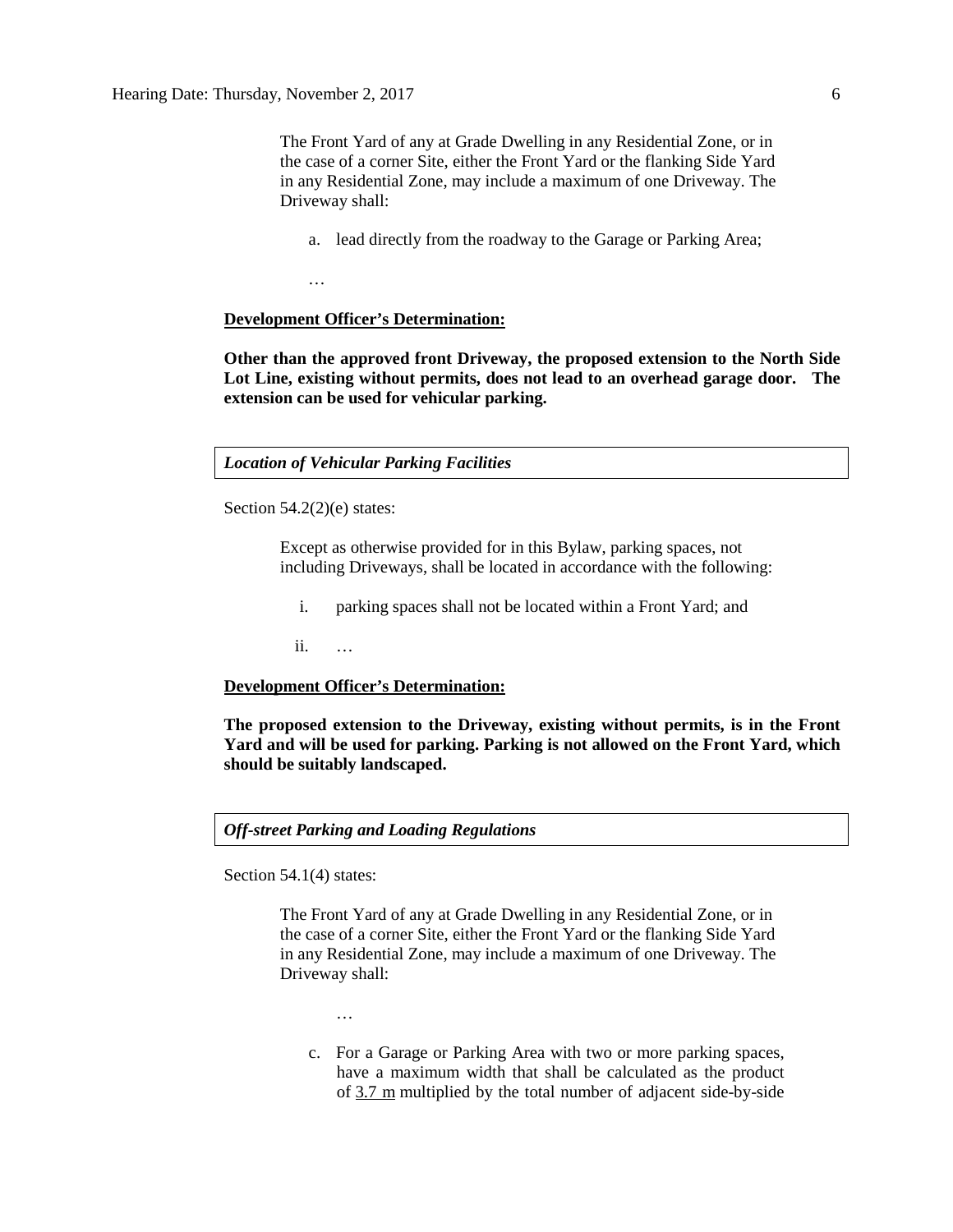### **Development Officer's Determination:**

…

**Proposed width of driveway and extension, existing without permits: 8.22m Maximum width of driveway: 7.32m (width of Garage) Exceeds by: 0.9m**

### *Landscaping*

Under section 6.1(62), **Landscaping** means:

the preservation or modification of the natural features of a Site through the placement or addition of any or a combination of the following:

- a. soft landscaping elements such as trees, shrubs, plants, lawns and ornamental plantings;
- b. decorative hardsurfacing elements such as bricks, pavers, shale, crushed rock or other suitable materials, excluding monolithic concrete and asphalt, in the form of patios, walkways and paths; and
- c. architectural elements such as decorative Fencing, walls and sculpture.

### Section  $55.2(1)(g)$  states:

Unless otherwise specified in this Bylaw, or developed as part of a Multi-unit Project Development, all new Single Detached Housing, Semi-detached Housing, Duplex Housing, Row Housing and Stacked Row Housing, shall be Landscaped in accordance with the following:

- …
- g. all Yards visible from a public roadway, other than a Lane, shall be seeded or sodded.

…

Section 55.3(1) states:

Unless otherwise specified in this Bylaw, Landscaping shall be provided in accordance with the following: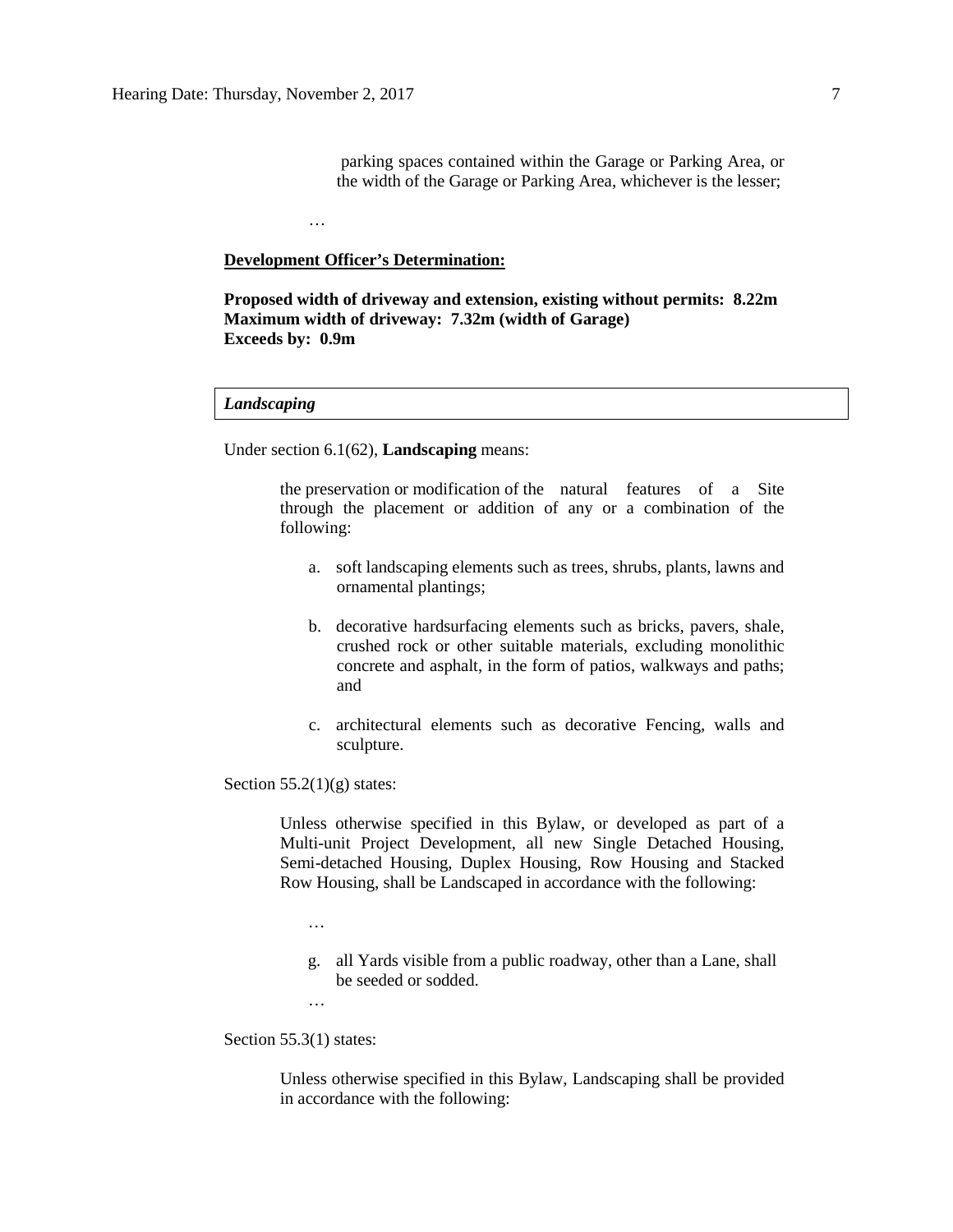- …
- e. all open space including Front Yards, Rear Yards, Side Yards and Yards, at Grade Amenity Areas, Private Outdoor Amenity Areas, Setback areas and Separation Spaces shall be landscaped with flower beds, grass, ground cover or suitable decorative hardscaping in addition to trees and shrubs. This requirement shall not apply to those areas designated for parking or vehicular circulation.

…

Section 45.7 states:

In the Front Yard of any Site in any Residential Zone, or in the case of a corner Site, in the Front Yard or the flanking Side Yard in any Residential Zone:

- a. vehicles shall not be located on the landscaped portion of the Yard; and
- b. vehicles shall only be allowed on a Driveway or within an attached or detached Garage.

Under section 6.1(45), **Front Yard** means:

the portion of a Site abutting the Front Lot Line extending across the full width of the Site, situated between the Front Lot Line and the nearest wall of the principal building, not including projections.



# **Development Officer's Determination:**

**Hardsurfacing is proposed in the Front Yard and is intended to be used as parking. Based on the landscaping regulations, the Front Yard must be suitably landscaped.**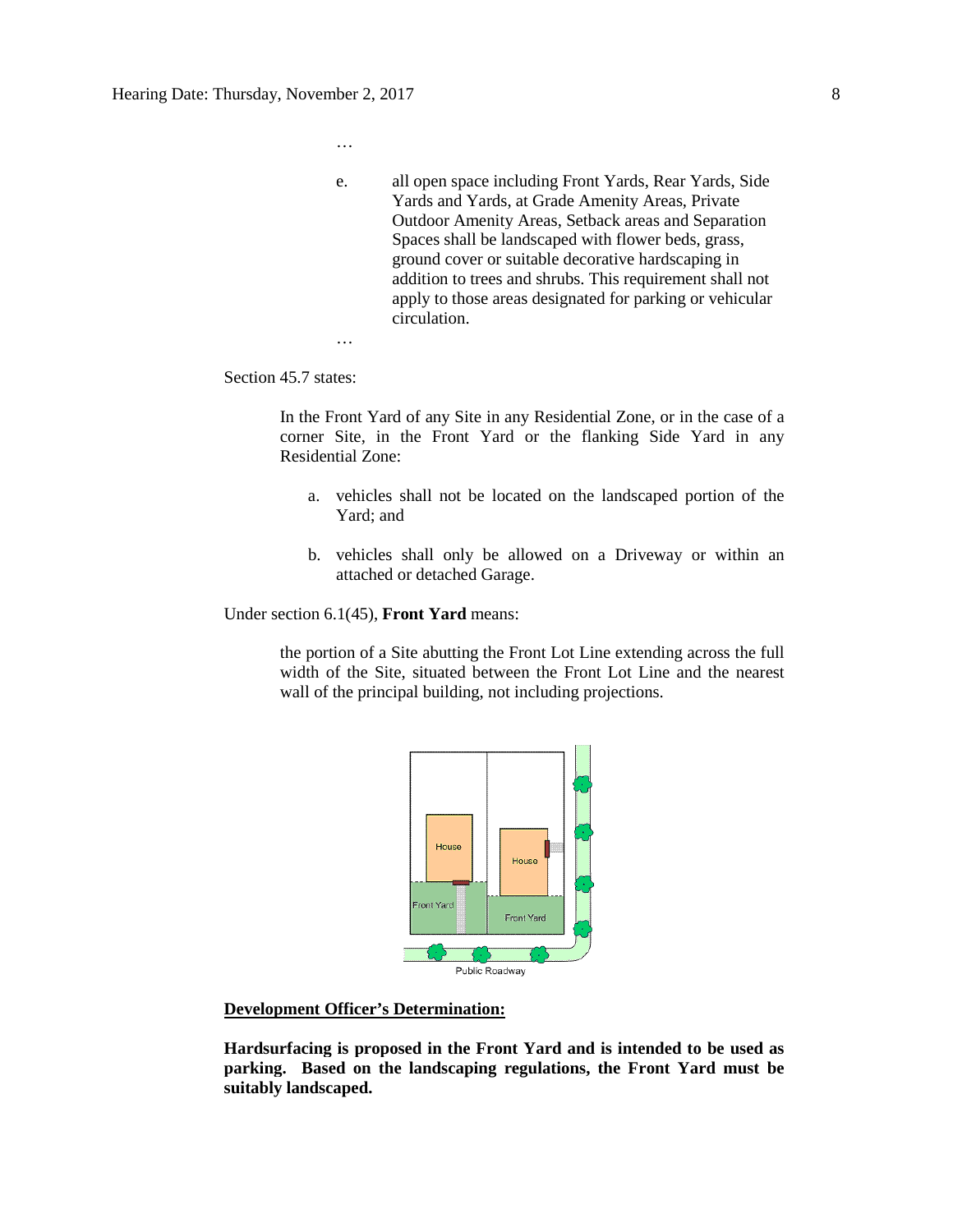### *Amenities of Neighbourhood and Neighbourhood Properties*

Section 11.2(1) states the Development Officer may approve, with or without conditions as a Class B Discretionary Development, an application for development that does not comply with this Bylaw where:

- a. the proposed development would not, in their opinion:
	- i. unduly interfere with the amenities of the neighbourhood; or
	- ii. materially interfere with or affect the use, enjoyment or value of neighbouring properties.
- b. the proposed development would, in their opinion, conform with the Use prescribed for that land or building in this Bylaw.

## **Development Officer's Determination:**

Other than areas approved as a Driveway, the Front Yard should be suitably landscaped. The proposed concrete extension, which further reduces the landscaped area of the Front Yard, is unsightly. Parking on areas that should be landscaped, also takes away from desirable curb appeal. On-street parking may be affected by the concrete parking pad.

Notes:

Sufficient on site parking is provided through the provision of a 2-car front attached garage and 2 parking spaces in tandem on the approved Driveway for a total for 4 spaces.

It is the opinion of the Development Authority that the concrete extension sets a negative precedent for the neighbourhood.

This driveway extension is not characteristic of the neighbourhood, nor allowed in the City of Edmonton.

# Notice to Applicant/Appellant

Provincial legislation requires that the Subdivision and Development Appeal Board issue its official decision in writing within fifteen days of the conclusion of the hearing. Bylaw No. 11136 requires that a verbal announcement of the Board's decision shall be made at the conclusion of the hearing of an appeal, but the verbal decision is not final nor binding on the Board until the decision has been given in writing in accordance with the *Municipal Government Act*.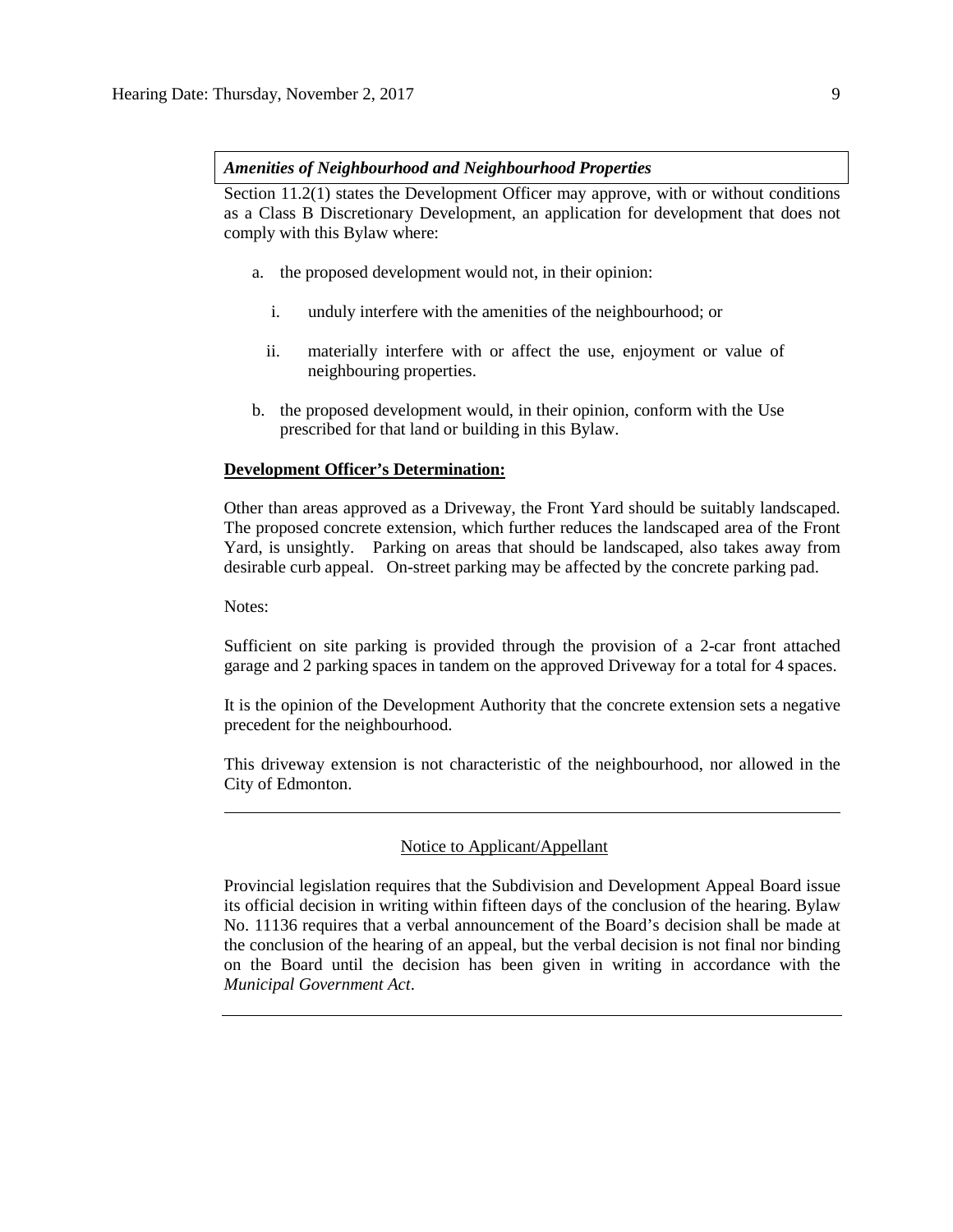| 'HE CITY QI<br><b>monton</b>                                                                                                                                   | Project Number: 257396013-002<br><b>Application Date:</b><br>AUG 21, 2017<br>Printed:<br>October 6, 2017 at 11:37 AM<br>1 of 3<br>Page: |
|----------------------------------------------------------------------------------------------------------------------------------------------------------------|-----------------------------------------------------------------------------------------------------------------------------------------|
| <b>Application for</b>                                                                                                                                         |                                                                                                                                         |
|                                                                                                                                                                | <b>Minor Development Permit</b>                                                                                                         |
| This document is a Development Permit Decision for the development application described below.                                                                |                                                                                                                                         |
| Applicant                                                                                                                                                      | Property Address(es) and Legal Description(s)<br>13119 - 208 STREET NW<br>Plan 1425609 Blk 8 Lot 112                                    |
| <b>Scope of Application</b><br>To construct exterior alterations to a Single Detached House, existing without permits (Driveway extension, 0.90m x 5.57m)      |                                                                                                                                         |
| <b>Permit Details</b>                                                                                                                                          |                                                                                                                                         |
| # of Dwelling Units Add/Remove: 0<br>Client File Reference Number:<br>Minor Dev. Application Fee: Exterior Alterations (Res.)<br>Secondary Suite Included ?: N | Class of Permit:<br>Lot Grading Needed?: N<br>New Sewer Service Required: N<br>Stat. Plan Overlay/Annex Area: (none)                    |
| I/We certify that the above noted details are correct.                                                                                                         |                                                                                                                                         |
| Applicant signature:                                                                                                                                           |                                                                                                                                         |
| <b>Development Application Decision</b><br>Refused                                                                                                             |                                                                                                                                         |
|                                                                                                                                                                |                                                                                                                                         |
|                                                                                                                                                                |                                                                                                                                         |
|                                                                                                                                                                |                                                                                                                                         |
|                                                                                                                                                                |                                                                                                                                         |
|                                                                                                                                                                |                                                                                                                                         |
|                                                                                                                                                                | THIS IS NOT A PERMIT                                                                                                                    |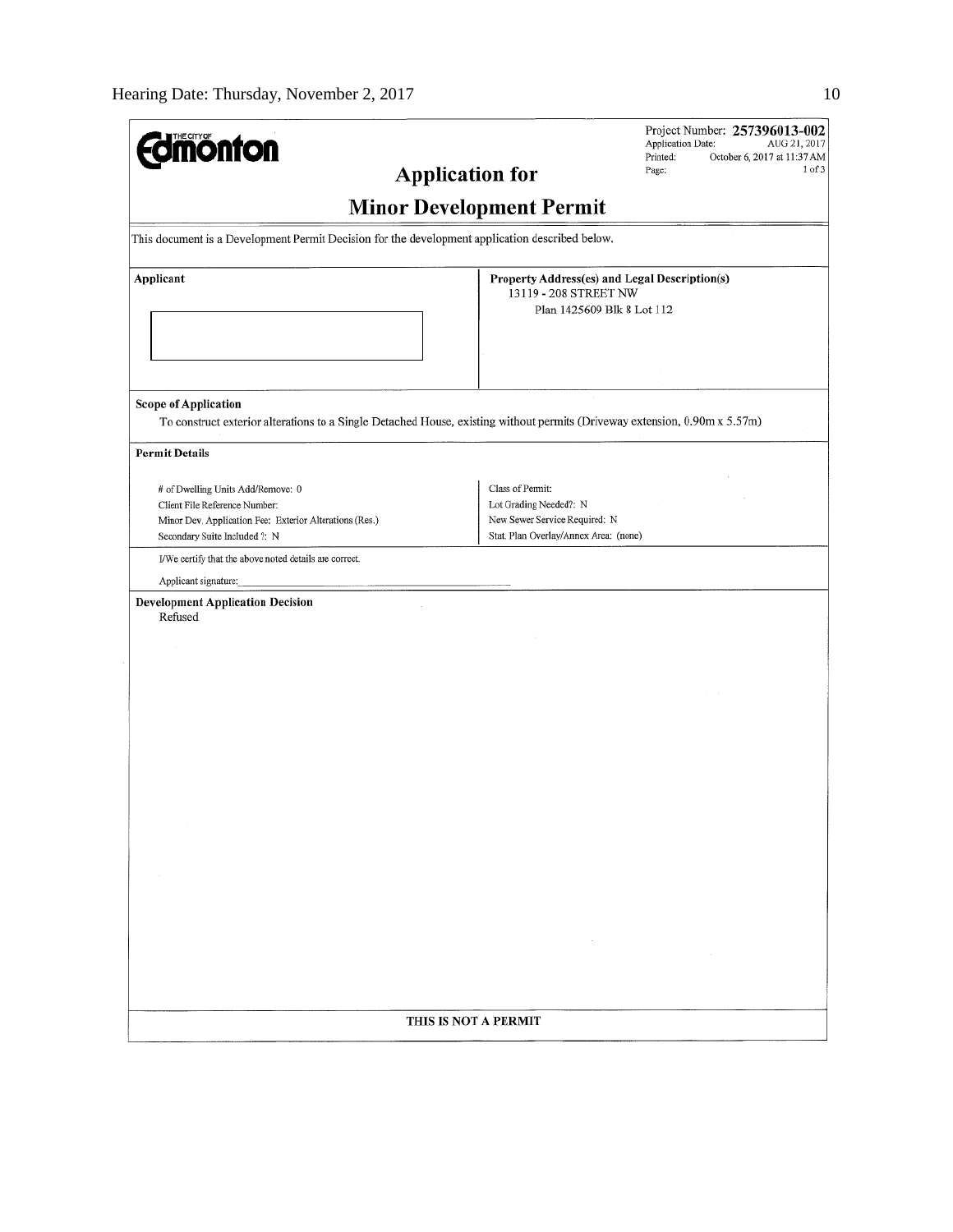| <b>mönton</b><br><b>Application for</b>                                                                                                                                                                                                                                                                                                                                                                                             | Project Number: 257396013-002<br>Application Date:<br>AUG 21, 2017<br>Printed:<br>October 6, 2017 at 11:37 AM<br>$2$ of $3$<br>Page: |
|-------------------------------------------------------------------------------------------------------------------------------------------------------------------------------------------------------------------------------------------------------------------------------------------------------------------------------------------------------------------------------------------------------------------------------------|--------------------------------------------------------------------------------------------------------------------------------------|
| <b>Minor Development Permit</b>                                                                                                                                                                                                                                                                                                                                                                                                     |                                                                                                                                      |
| <b>Reason for Refusal</b><br>1. Section 6.1(29) - Driveway means an area that provides access for vehicles from a public or private roadway to a Garage or<br>Parking Area and does not include a Walkway.<br>Section 6.1(121) - Walkway means a path for pedestrian circulation that cannot be used for vehicular parking<br>Section 54.1(4)(a) - The Driveway shall lead directly from the roadway to the Garage or Parking Area. |                                                                                                                                      |
| - Other than the approved front Driveway, the proposed extension to the North Side Lot Line, existing without permits, does not<br>lead to an overhead garage door. The extension can be used for vehicular parking.                                                                                                                                                                                                                |                                                                                                                                      |
| 2. Section 54.2(2)(e)(i) - Except as otherwise provided for in this Bylaw, parking spaces, not including Driveways, shall be located<br>in accordance with the following: parking spaces shall not be located within a Front Yard.                                                                                                                                                                                                  |                                                                                                                                      |
| - The proposed extension to the Driveway, existing without permits, is in the Front Yard and will be used for parking. Parking is<br>not allowed on the Front Yard, which should be suitably landscaped.                                                                                                                                                                                                                            |                                                                                                                                      |
| 3. Section 54.1(4)(c)- The Driveway Shall for a Garage or Parking Area with two or more parking spaces, have a maximum width<br>that shall be calculated as the product of 3.7 m multiplied by the total number of adjacent side-by-side parking spaces contained<br>within the Garage or Parking Area, or the width of the Garage or Parking Area, whichever is the lesser.                                                        |                                                                                                                                      |
| Proposed width of driveway and extension, existing without permits: 8.22m<br>Maximum width of driveway: 7.32m (width of Garage)<br>Exceeds by: 0.9m                                                                                                                                                                                                                                                                                 |                                                                                                                                      |
| 4. Section 55.3(1)(e) - all open space including Front Yards, Rear Yards, Side Yards and Yards, at Grade Amenity Areas, Private<br>Outdoor Amenity Areas, Setback areas and Separation Spaces shall be landscaped with flower beds, grass, ground cover or suitable<br>decorative hardscaping in addition to trees and shrubs. This requirement shall not apply to those areas designated for parking or<br>vehicular circulation.  |                                                                                                                                      |
| - Hardsurfacing is proposed in the Front Yard and is intended to be used as parking. Based on the landscaping regulations, the<br>Front Yard must be suitably landscaped.                                                                                                                                                                                                                                                           |                                                                                                                                      |
| 5. Section 11.3(1): Given the above observations, the proposed development would unduly interfere with the amenities of the<br>neighbourhood, or materially interfere with or affect the use, enjoyment or value of neighbouring properties in the opinion of the<br>Development Officer.                                                                                                                                           |                                                                                                                                      |
| - Other than areas approved as a Driveway, the Front Yard should be suitably landscaped. The proposed concrete extension, which<br>further reduces the landscaped area of the Front Yard, is unsightly. Parking on areas that should be landscaped, also takes away<br>from desirable curb appeal. On-street parking may be affected by the concrete parking pad.                                                                   |                                                                                                                                      |
| Notes:                                                                                                                                                                                                                                                                                                                                                                                                                              |                                                                                                                                      |
| · Sufficient on site parking is provided through the provision of a 2-car front attached garage and 2 parking spaces in tandem on<br>the approved Driveway for a total for 4 spaces.                                                                                                                                                                                                                                                |                                                                                                                                      |
| • It is the opinion of the Development Authority that the concrete extension sets a negative precedent for the neighbourhood.                                                                                                                                                                                                                                                                                                       |                                                                                                                                      |
| • This driveway extension is not characteristic of the neighbourhood, nor allowed in the City of Edmonton.                                                                                                                                                                                                                                                                                                                          |                                                                                                                                      |
| <b>Rights of Appeal</b><br>The Applicant has the right of appeal within 14 days of receiving notice of the Development Application Decision, as outlined in<br>Chapter 24, Section 683 through 689 of the Municipal Government Amendment Act.                                                                                                                                                                                       |                                                                                                                                      |
| THIS IS NOT A PERMIT                                                                                                                                                                                                                                                                                                                                                                                                                |                                                                                                                                      |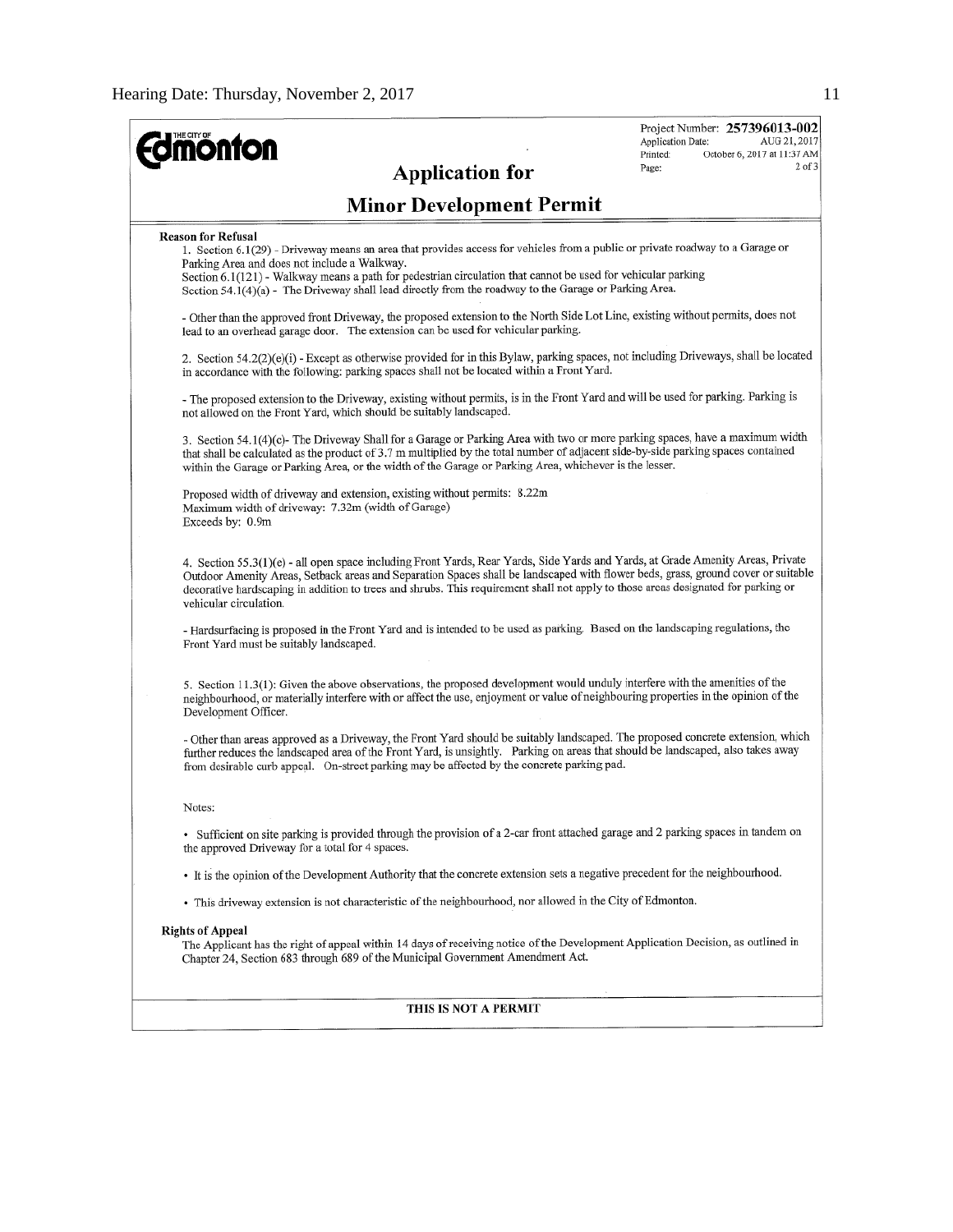| <b>Edmonton</b>                                                                          |                                              | <b>Application for</b>                     |                                  | Application Date:<br>Printed:<br>Page:    | Project Number: 257396013-002<br>AUG 21, 2017<br>October 6, 2017 at 11:37 AM<br>3 of 3 |
|------------------------------------------------------------------------------------------|----------------------------------------------|--------------------------------------------|----------------------------------|-------------------------------------------|----------------------------------------------------------------------------------------|
|                                                                                          |                                              | <b>Minor Development Permit</b>            |                                  |                                           |                                                                                        |
| Issue Date: Sep 28, 2017                                                                 | Development Authority: XIE, JASON            |                                            | Signature:                       |                                           |                                                                                        |
| Fees<br>Dev. Application Fee<br>Existing Without Permit Penalty Fee<br>Total GST Amount: | Fee Amount<br>\$166.00<br>\$166.00<br>\$0.00 | <b>Amount Paid</b><br>\$166.00<br>\$166.00 | Receipt#<br>04388198<br>04388198 | Date Paid<br>Aug 21, 2017<br>Aug 21, 2017 |                                                                                        |
| Totals for Permit:                                                                       | \$332.00                                     | \$332.00                                   |                                  |                                           |                                                                                        |
|                                                                                          |                                              |                                            |                                  |                                           |                                                                                        |
|                                                                                          |                                              |                                            |                                  |                                           |                                                                                        |
|                                                                                          |                                              |                                            |                                  |                                           |                                                                                        |
|                                                                                          |                                              |                                            |                                  |                                           |                                                                                        |
|                                                                                          |                                              |                                            |                                  |                                           |                                                                                        |
|                                                                                          |                                              |                                            |                                  |                                           |                                                                                        |
|                                                                                          |                                              |                                            |                                  |                                           |                                                                                        |
|                                                                                          |                                              |                                            |                                  |                                           |                                                                                        |
|                                                                                          |                                              |                                            |                                  |                                           |                                                                                        |
|                                                                                          |                                              |                                            |                                  |                                           |                                                                                        |
|                                                                                          |                                              |                                            |                                  |                                           |                                                                                        |
|                                                                                          |                                              |                                            |                                  |                                           |                                                                                        |
|                                                                                          |                                              |                                            |                                  |                                           |                                                                                        |
|                                                                                          |                                              |                                            |                                  |                                           | $\sim$                                                                                 |
|                                                                                          |                                              |                                            |                                  |                                           |                                                                                        |
|                                                                                          |                                              | $\sim$<br>$\sim$                           |                                  |                                           |                                                                                        |
|                                                                                          |                                              |                                            |                                  |                                           |                                                                                        |
|                                                                                          |                                              | THIS IS NOT A PERMIT                       |                                  |                                           |                                                                                        |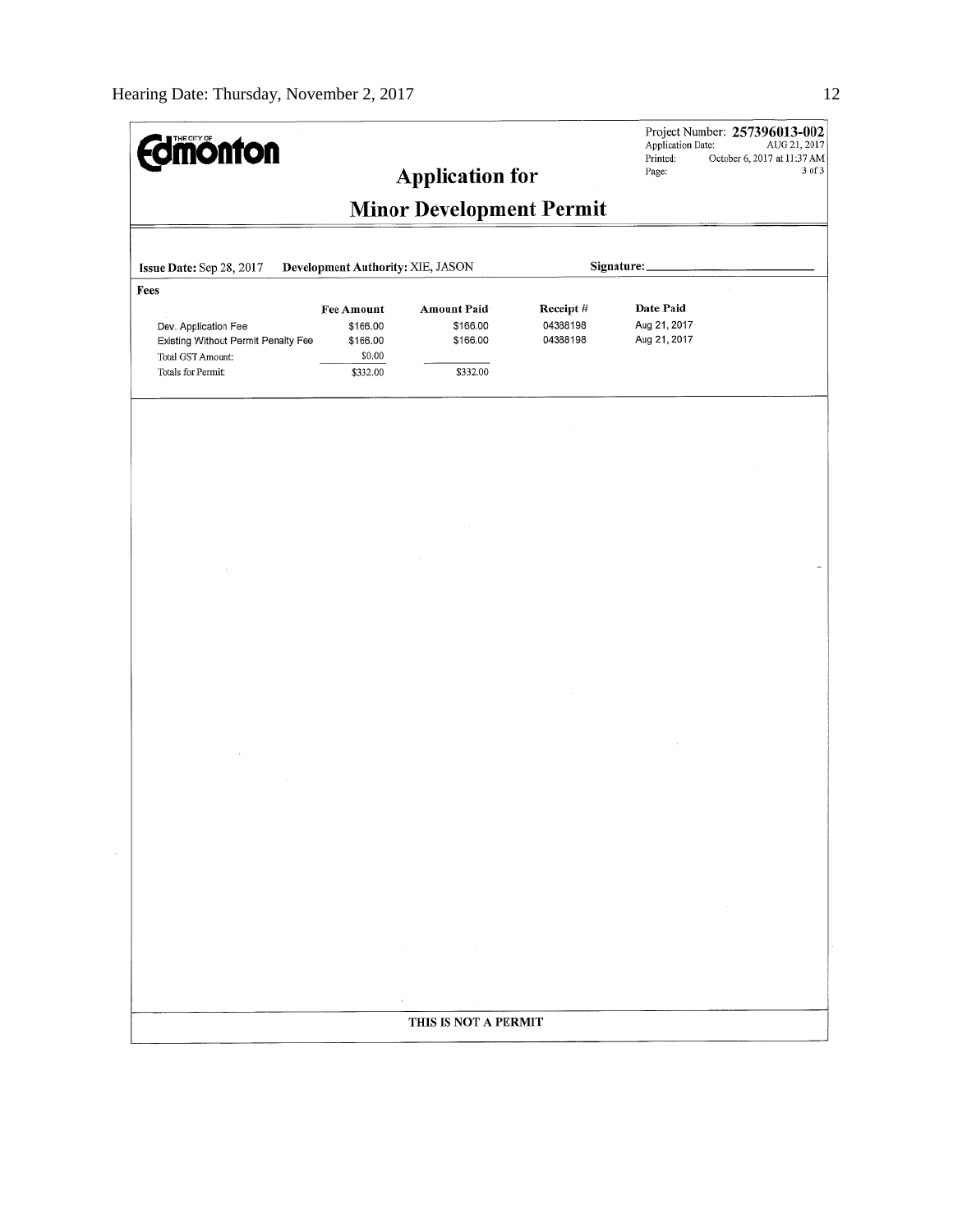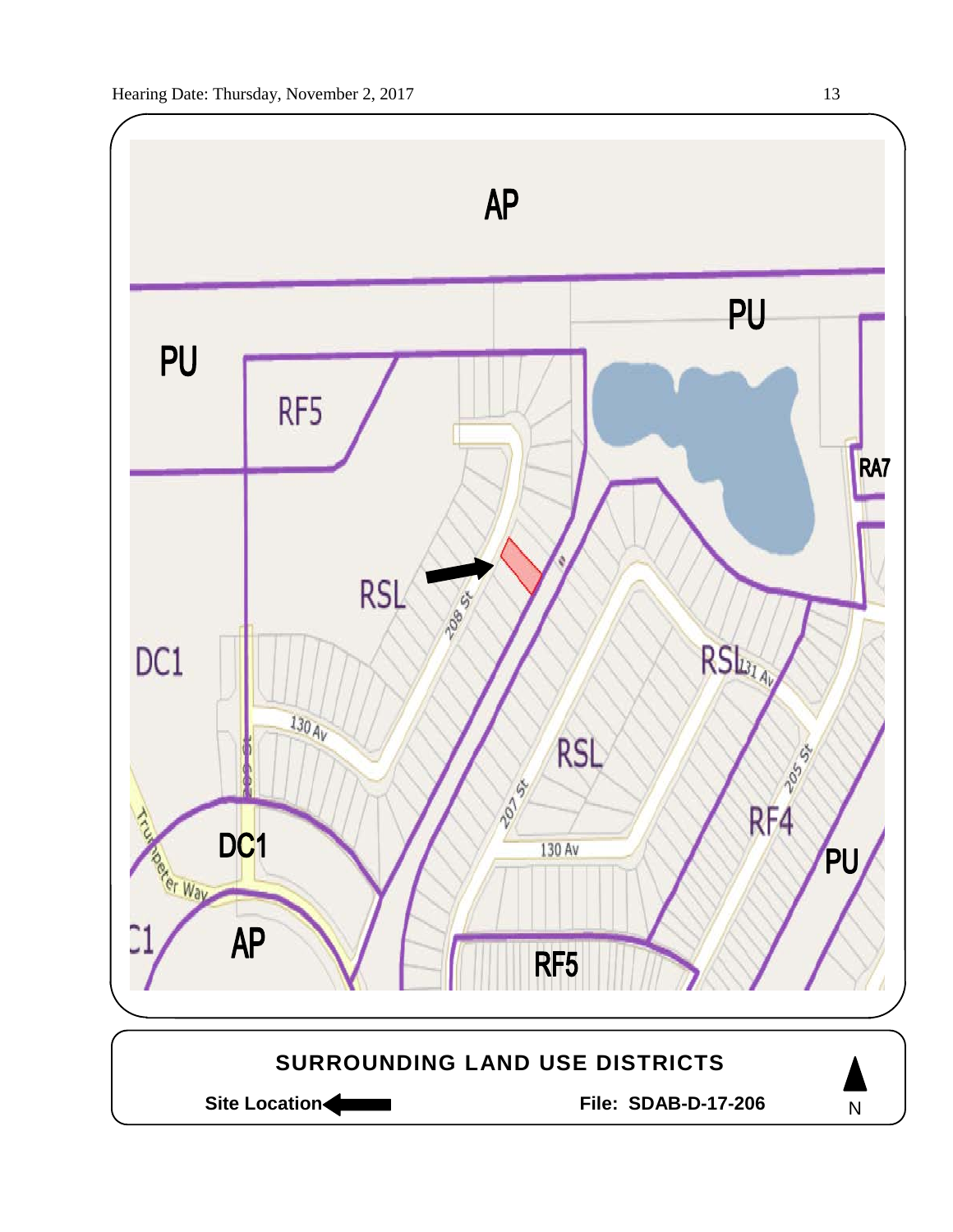Hearing Date: Thursday, November 2, 2017 14

# **ITEM II: 10:30 A.M. FILE: SDAB-D-17-203**

# AN APPEAL FROM THE DECISION OF THE DEVELOPMENT OFFICER BY AN ADJACENT PROPERTY OWNER

# APPELLANT:

ADDRESS OF APPELLANT: 8650 – 108A Street NW / 8701 – 109 Street NW APPLICATION NO.: 257830695-001 APPLICATION TO: To install (3) Fascia On-premises Signs (Remedy Cafe) DECISION OF THE DEVELOPMENT AUTHORITY: Approved with conditions DECISION DATE: September 12, 2017 DATE OF APPEAL: October 5, 2017 NOTIFICATION PERIOD: September 26, 2017 through October 10, 2017 RESPONDENT: City Image Signs MUNICIPAL DESCRIPTION OF SUBJECT PROPERTY: 8625 - 109 Street NW LEGAL DESCRIPTION: Plan 3901AJ Blk 186 Lots 17-21 ZONE: (CB1) Low Intensity Business Zone OVERLAY: Main Streets Overlay STATUTORY PLAN: 109 Street Corridor Area Redevelopment Plan

# *Grounds for Appeal*

The Appellant provided the following reasons for appealing the decision of the Development Authority:

Please be advised our firm has have been retained by 1032818 Alberta Ltd. (the "Appellants"), the owners of the 109 Street Shopping Plaza located directly adjacent to Remedy Café on 8631-109 Street, to appeal the approval of Permit #257830695-001.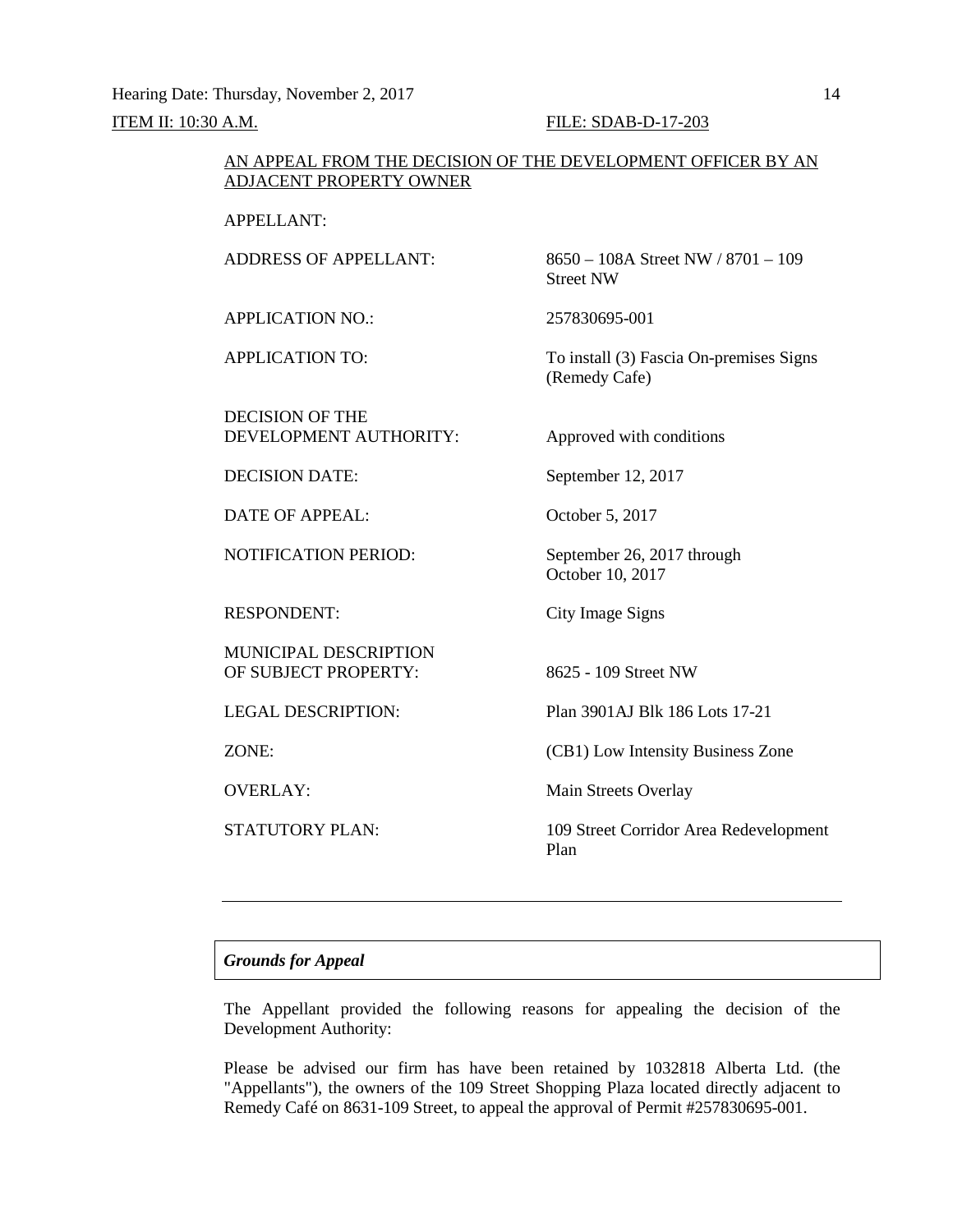### Background

By way of background, the permit allows for the installation of three Fascia On-Premises Signs (the "Signs") on the north wall of Remedy Café (the "Wall"). This permit was granted despite non-compliance with s,59E of Bylaw 12800.

There is a zero property line position between Remedy Café and the Appellants' property. As such, the Wall lies directly on the edge of the property line and any protruding objects will be encroaching on the property of the Appellants. The Signs will be protruding from the Wall resulting on encroachment on the property of the Appellants.

The Appellants have economic reasons for appealing this permit. Historically, they have had concerns with signage on the Wall which they previously conveyed to Mark de La Bruyere, owner of Midwest Properties. These previous signs created the impression the parking lot of the 109 Street Shopping Plaza (the "Lot") was for the tenants of the adjacent building. Numerous vehicles have parked illegally on the Lot .due to this misconception. To enforce their property rights, the Appellants incurred financial expenses to hire a parking attendant to ticket or tow cars illegally parked on the Lot. This adverse impact is the primary focus of our appeal.

### Reasons for Appeal

Although relatively minor, it should be noted the Development Officer has permitted the development of the Signs, notwithstanding the fact they do not face a public roadway pursuant to s.59E of Bylaw 12800. This statement, however is partially incorrect. The Zone in question has been classified as a "CBI Low Intensity Business Zone". Accordingly, the appropriate Schedule is s.59F for the regulation of sign development.

There are three main grounds for our appeal. The first is the failure of the Development Officer to comply with s.59.2(6) of Bylaw 12800. The second is the failure of the development Officer to comply with s.11.2(1) of Bylaw 12800. The third is the fact the Signs will be trespassing on the Appellants' property.

# **Failure to Comply with Section 59.2(6)**

The first ground of appeal is the failure of the Development Officer to follow s.59.2(6) of Bylaw 12800 which states:

**s.59.2(6)** For all Sign Applications, the Development Officer **shall have regard**  for the scale and architectural character of the building and the **land use characteristics of surrounding development.** The Development Officer **shall refuse any Sign Application that may adversely impact the amenities or character of the Zone.**

The Development Officer failed to consider the impact the Signs would have on the surrounding properties. Notwithstanding the fact the Signs are encroaching on their property, the Appellants have made it clear, through personal experiences, the Signs will likely result in financial expenses to enforce their property rights. This clearly creates an adverse impact on the Appellant's property. The Development Officer should have been live to this adversity and failed to properly follow the requirements under s.59.2(6). Had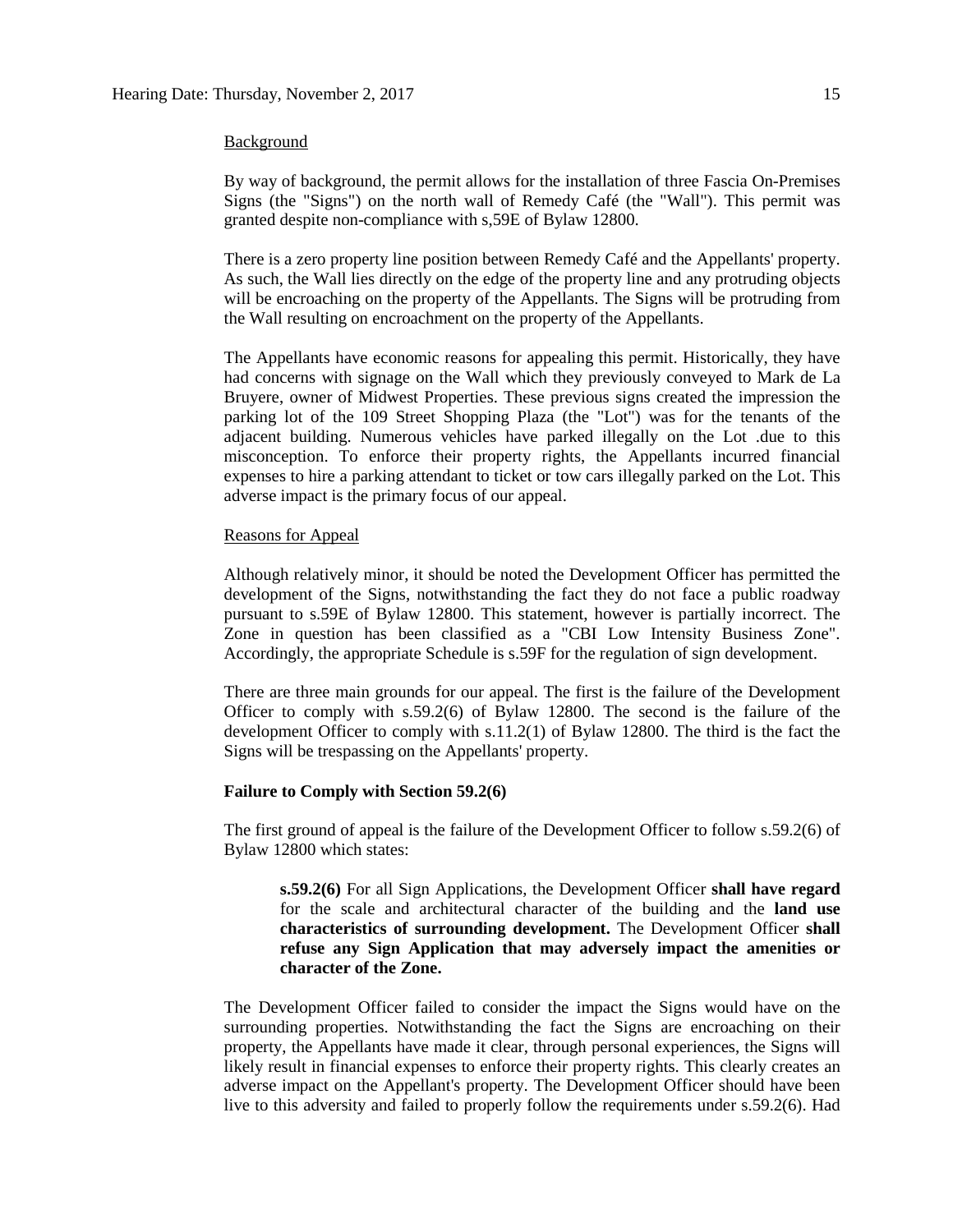the Development Officer considered this effect, the development permit would never have been approved.

Bylaw 12800 makes it clear, the Development Officer is under a strict obligation to deny any Sign Application that would adversely impact the surrounding area. Established above, the prospective signage will result in constant monitoring of the Appellants' property rights. This will require consistent financial obligations on their part. The adversity they will face triggers the Development Officers strict obligation to reject the installation of the Signs on the Wall.

While it may be argued the financial burden is merely speculative, the Bylaw clearly states "... may adversely impact." The Bylaw does not require a definitive impact, merely a potential impact. The Development Officer failed to address the probable adverse financial impacts and should not have granted the development permit.

# **Failure to Comply with Section 11.2(1)**

The second ground of appeal is the failure of the Development Officer to follow s.11.2(1) of Bylaw 12800 which states:

## **112 Variance to Regulations**

- **(1)** The Development Officer may approve, with or without conditions as a Class B Discretionary Development an application for development that does not comply with this Bylaw where:
	- (a) **the proposed development would not, in their opinion:**
		- (i) unduly interfere with the amenities of the neighbourhood; or
		- (ii) materially interfere with or affect the use, enjoyment or value of neighbouring properties.

Variance was permitted through the authority pursuant to s.11.2. The Development Officer permitted the development of the Signs despite not facing a public roadway pursuant to  $s.59F.2(1)(a)$ :

# **59E2 Regulations for Permitted Signs**

(1) Fascia On-premises Signs shall be subject to the following regulations:

(a) Fascia On-premises Signs shall only face a public roadway other than a Lane;

This variance is only to be permitted where the proposed development would not materially interfere or affect the use, enjoyment or value of neighbouring properties. Although the Development Officer is permitted to allow non-compliant development, the facts at hand do not support the exercise of this authority.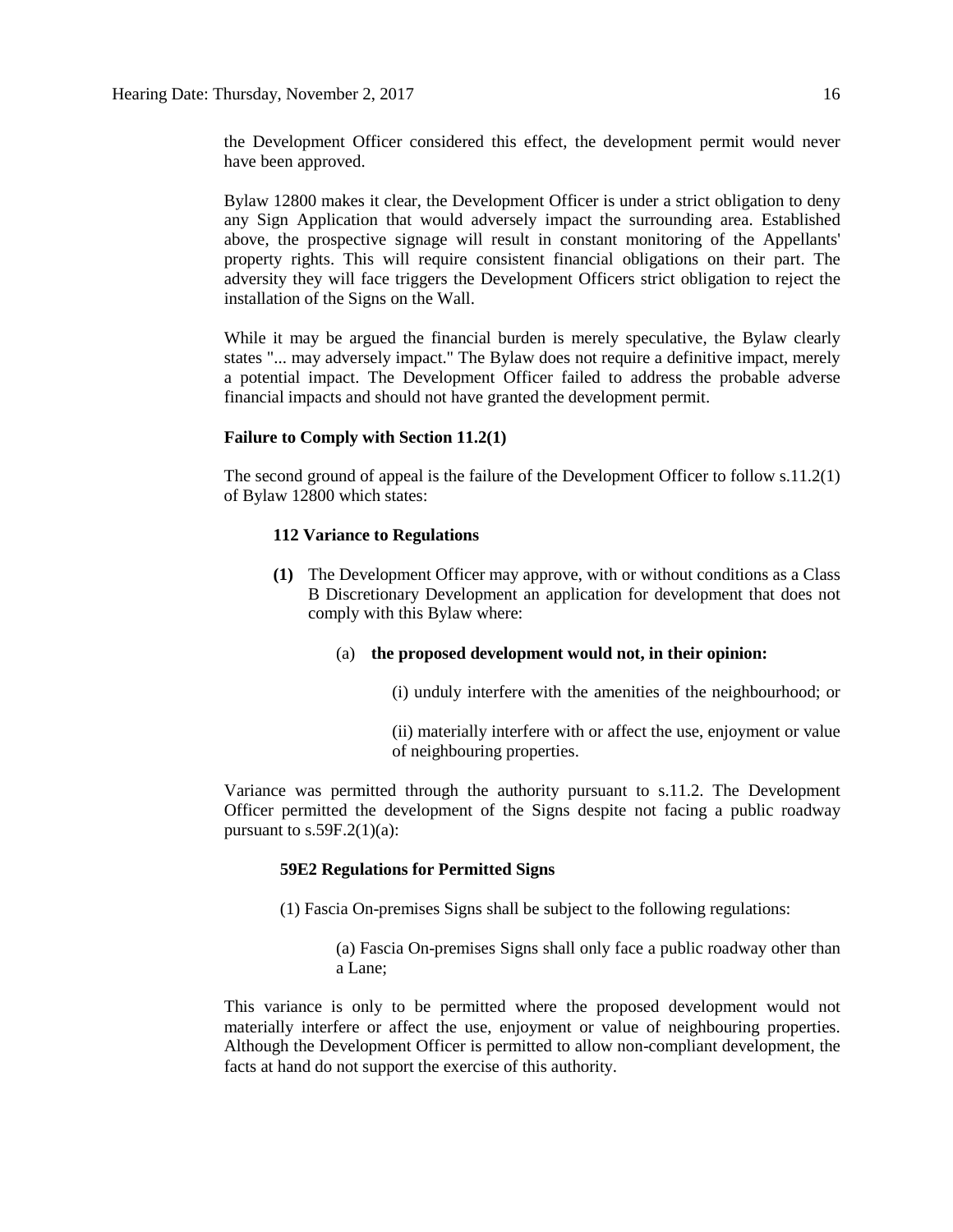It is our submission the financial burdens, addressed previously is sufficient to qualify as a material interference on their neighbouring property pursuant to  $s.11.2(1)(a)(ii)$ . Therefore, the Development Officer should not have allowed this non-compliant development to be approved.

### **Permitting the Trespass of Property**

The final ground of appeal is the fact the Signs will be legally trespassing on the Lot. Pursuant to the Alberta Court of Appeal decision in *Didow v Alberta Power Ltd,* 1988 ABCA 257 *[Didow],* the reasonable air space above the land is a part of the landowner's property.

*Didow* involved power lines crossing over an individual's land. Despite being six feet into the air space above the individual's land, the Court found the power lines were trespassing on his property. Coming to this decision, the Court came to two important conclusions:

[38] The problem is to balance the rights of an owner to enjoy the use of his land against the rights of the general public to take advantage of all that science now offers in the use of air space. This balance is in my judgment best struck in our present society by restricting the rights of an owner in the air space above his land to such height as is necessary for the ordinary use and enjoyment of his land and the structures on it, and declaring that above that height he has no greater rights in the air space than any other member of the public.

[42] ... I view this test as saying a landowner is entitled to freedom from permanent structures which in any way impinge upon the actual or potential use and enjoyment of his land. The cross-arms constitute a low level intrusion which interferes with the appellant's potential, if not actual, use and enjoyment. This amounts to trespass.

As previously mentioned, the properties in question are separated by a zero property line. Any objects overhanging or protruding from the property will be hanging over the adjacent landowner's property similarly to the power lines in *Didow.* Therefore, it must be considered whether the intrusion will affect the Appellants' actual or potential use and enjoyment of their land. This must be answered in the affirmative.

Historically, the Appellants have faced economic burdens as a result of signage on the Wall. If the Signs were to be permitted they would be again faced with this familiar burden which would interfere with their use of their land. The Appellants, as land owners, should be free from this actual or potential burden that will impinge on their use and enjoyment of the land. The Signs will clearly constitute legal trespass on the Appellants and should not be permitted to be installed.

### Conclusion

Our appeal should be allowed and the development and installation of the Signs should be rejected.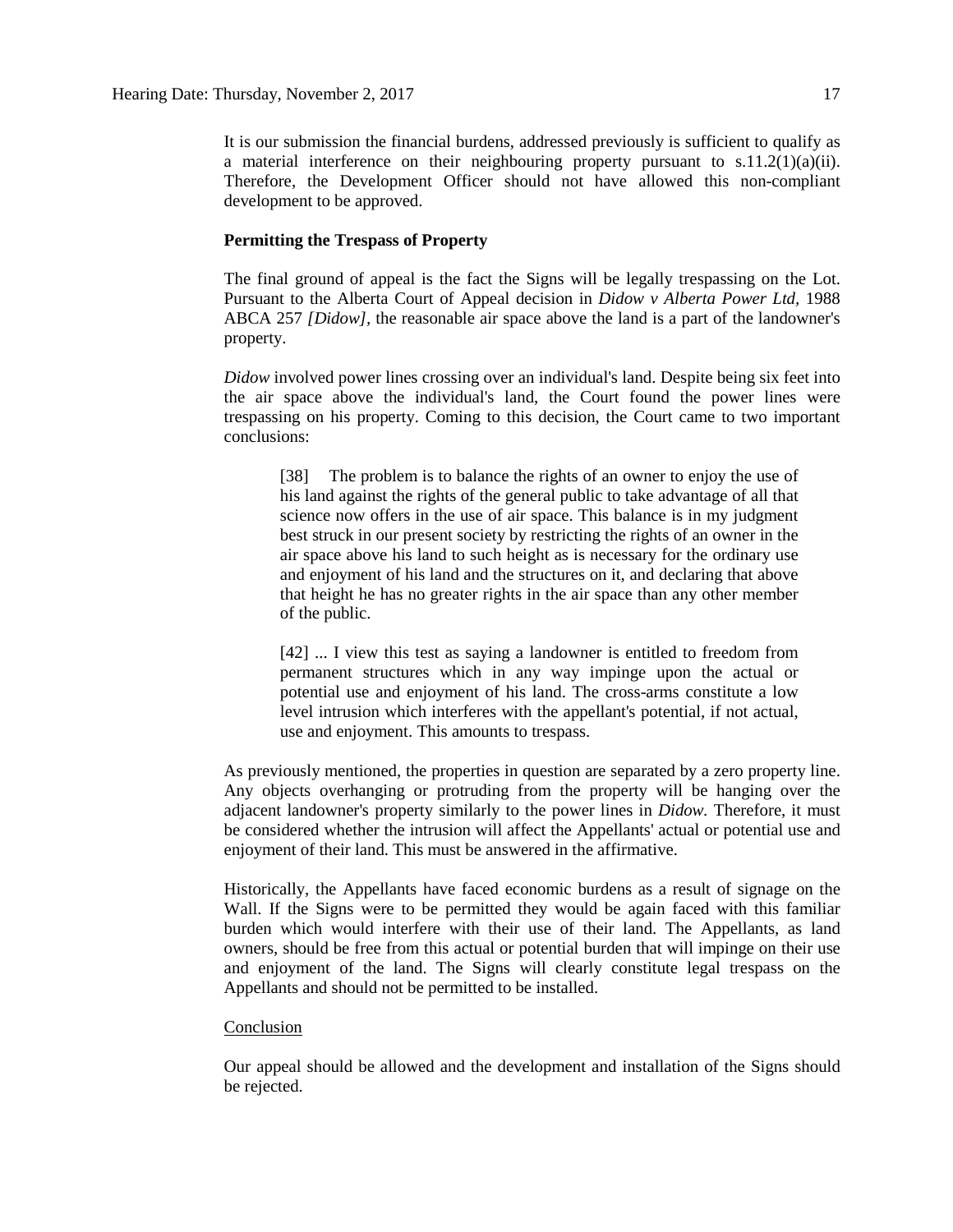Bylaw 12800 makes it clear the Development Officer is under an obligation to consider the impact sign development will have on the surrounding properties. We submit the Development Officer has failed to act within this obligation. It is clear based on the fact the Signs will be encroaching on the Appellants' property, as well as the fact they will have to incur expenses to enforce their property rights. The Appellants will be significantly impacted by the Signs. Had the Development Officer considered this detriment, they would have been under a strict obligation to deny the application.

Although Bylaw 12800 permits the approval of non-compliant development, the facts at hand do not support this variation. Allowing the Signs to be placed on the Wall where they do not face a public roadway creates a material interference on the use, enjoyment, and value of the Appellants' property. The expenses they will likely incur to enforce their property rights is a material interference. This significant interference is sufficient to demonstrate variation of the regulations is inappropriate in these circumstances.

The common law also makes it clear, the installation of these Signs will constitute legal trespass against the Appellants' property. The air space above the Lot is a part of their property. As such, the Appellants have the right to be free from any permanent structures in their air space that affects their use and enjoyment of the land. It is highly likely the Appellants will be facing financial burdens if the Signs are permitted which, in turn, affects their right to use and enjoy their land. Therefore, the Signs constitute trespass on The Appellants' property and should not be permitted.

We respectfully ask the Subdivision Development Appeal Board to recognize the fact the Signs will be trespassing on the property of the Appellants resulting in financial burdens. Recognizing this detriment, we kindly ask the Subdivision Development Appeal Board to allow our appeal of Permit #257830695001 and prevent the installation of the Signs.

# *General Matters*

### **Appeal Information:**

The *Municipal Government Act*, RSA 2000, c M-26 states the following:

### **Grounds for Appeal**

**685(1)** If a development authority

- (a) fails or refuses to issue a development permit to a person,
- (b) issues a development permit subject to conditions, or
- (c) issues an order under section 645,

the person applying for the permit or affected by the order under section 645 may appeal to the subdivision and development appeal board.

**(2)** In addition to an applicant under subsection (1), any person affected by an order, decision or development permit made or issued by a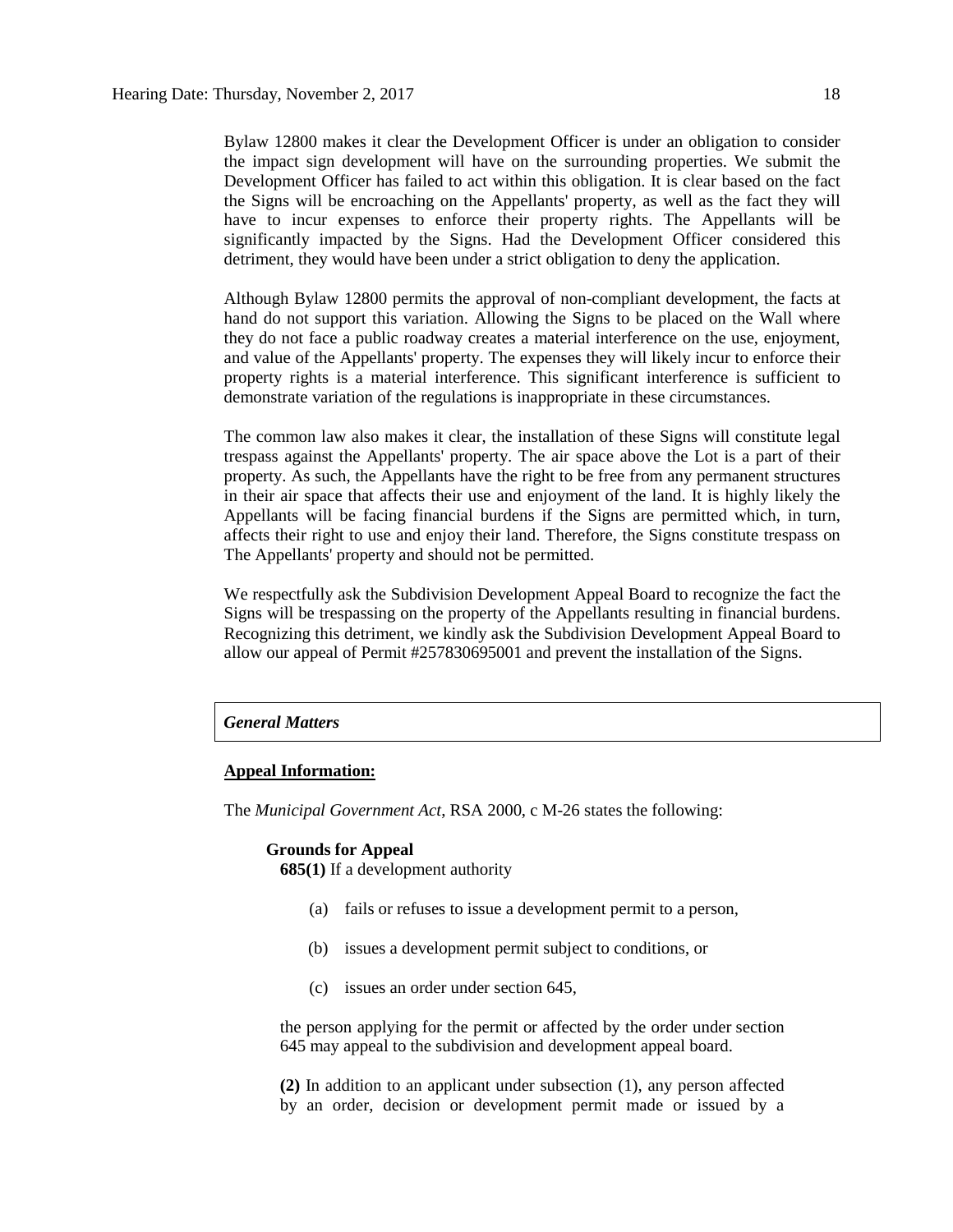development authority may appeal to the subdivision and development appeal board.

**(3)** Despite subsections (1) and (2), no appeal lies in respect of the issuance of a development permit for a permitted use unless the provisions of the land use bylaw were relaxed, varied or misinterpreted.

# **Appeals**

**686(1)** A development appeal to a subdivision and development appeal board is commenced by filing a notice of the appeal, containing reasons, with the board within 14 days,

- (a) in the case of an appeal made by a person referred to in section 685(1), after
	- (i) the date on which the person is notified of the order or decision or the issuance of the development permit, or

…

(b) in the case of an appeal made by a person referred to in section 685(2), after the date on which the notice of the issuance of the permit was given in accordance with the land use bylaw.

### **Hearing and Decision**

**687(3)** In determining an appeal, the subdivision and development appeal board

…

(a.1) must comply with the land use policies and statutory plans and, subject to clause (d), the land use bylaw in effect;

…

- (c) may confirm, revoke or vary the order, decision or development permit or any condition attached to any of them or make or substitute an order, decision or permit of its own;
- (d) may make an order or decision or issue or confirm the issue of a development permit even though the proposed development does not comply with the land use bylaw if, in its opinion,
	- (i) the proposed development would not
		- (A) unduly interfere with the amenities of the neighbourhood, or
		- (B) materially interfere with or affect the use, enjoyment or value of neighbouring parcels of land,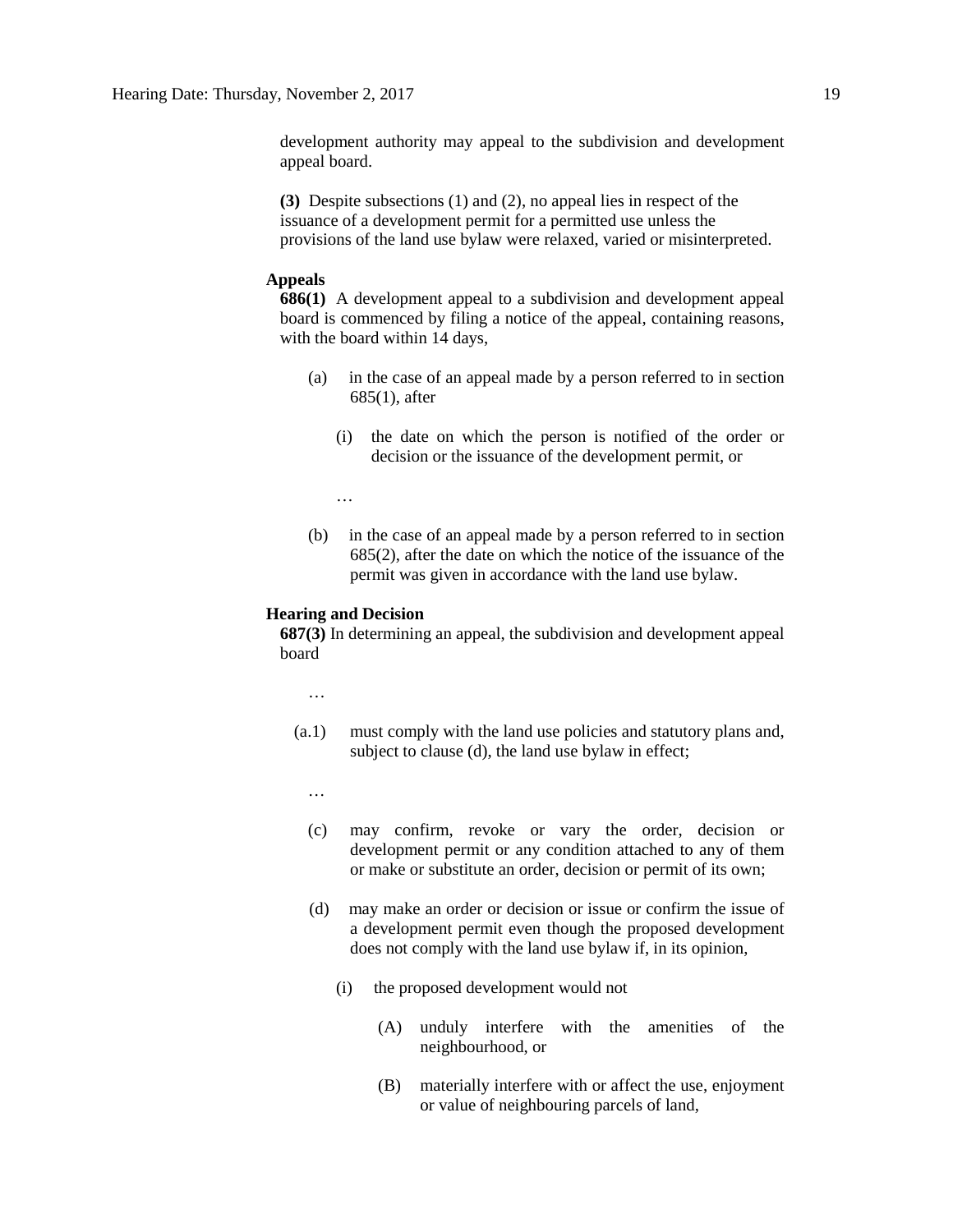and

(ii) the proposed development conforms with the use prescribed for that land or building in the land use bylaw.

### **General Provisions from the** *Edmonton Zoning Bylaw:*

Section 330.2(17) states a **Fascia On-premises Sign** is a **Permitted Use** in the **(CB1) Low Intensity Business Zone**.

Under Section 7.9(2), **Fascia On-premises Signs** means any Sign painted on or attached to an exterior building wall, or any other permitted structure, on which a two dimensional representation may be placed. The Copy on such a Sign identifies or advertises a business, activity, service or product located on the premises or Site where the Sign is displayed.

Section 330.1 states the **General Purpose** of the **(CB1) Low Intensity Business Zone** is to provide for low intensity commercial, office and service uses located along arterial roadways that border residential areas. Development shall be sensitive and in scale with existing development along the commercial street and any surrounding residential neighbourhood.

Section 819.1 states the **General Purpose** of the **Main Streets Overlay** is to encourage and strengthen the pedestrian-oriented character of Edmonton's main street commercial areas that are located in proximity to residential and transit-oriented areas, by providing visual interest, transparent storefront displays, and amenities for pedestrians.

Section 819.3(26) states:

Signs shall complement the pedestrian-oriented commercial environment and shall be provided in accordance with Schedule 59E of this Bylaw, […]

# *Signs Face a Public Roadway*

Section 59E.2(1)(a) states Fascia On-premises Signs shall only face a public roadway other than a Lane.

### **Development Officer's Determination**

Signs: The 3 Fascia On-premises Signs on the north facade do not face a public roadway. (Section 59E)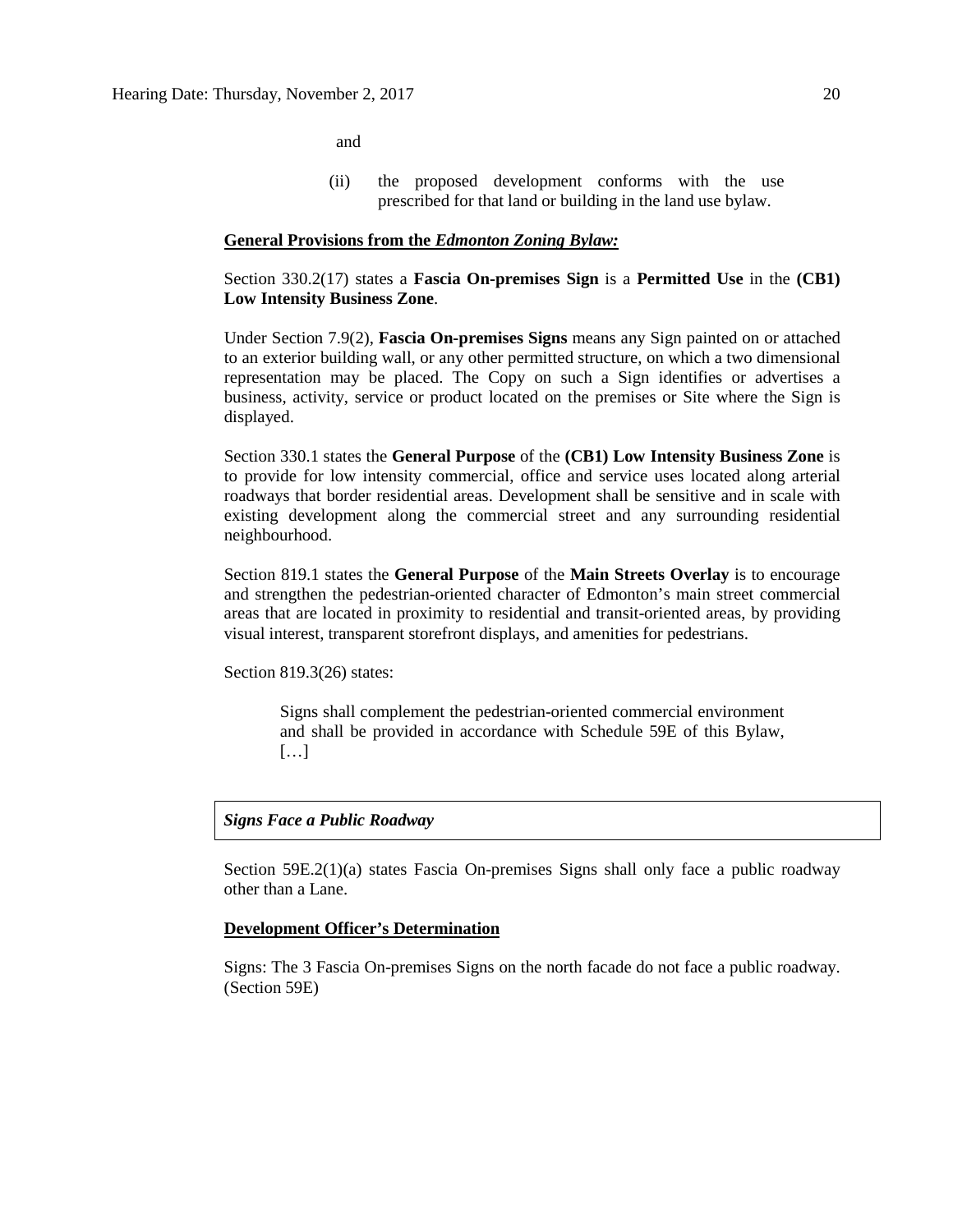| <b>Previous Subdivision and Development Appeal Board Decision</b> |                                                                                                                                                                                   |                                                                                                                                                 |  |  |  |  |  |
|-------------------------------------------------------------------|-----------------------------------------------------------------------------------------------------------------------------------------------------------------------------------|-------------------------------------------------------------------------------------------------------------------------------------------------|--|--|--|--|--|
| <b>Application Number</b>                                         | <b>Description</b>                                                                                                                                                                | <b>Decision</b>                                                                                                                                 |  |  |  |  |  |
| $SDAB-D-97-232$                                                   | To construct<br>and<br>operate a<br>General Retail Store(s) and a<br>Minor Eating and Drinking   PART and the decision of the<br>Establishment (20 seats), and<br>develop parking | September 5, 1997; that the<br>appeal be ALLOWED IN<br>DEVELOPMENT OFFICER<br>VARIED, together with the<br>Development Officer's<br>conditions. |  |  |  |  |  |

# Notice to Applicant/Appellant

Provincial legislation requires that the Subdivision and Development Appeal Board issue its official decision in writing within fifteen days of the conclusion of the hearing. Bylaw No. 11136 requires that a verbal announcement of the Board's decision shall be made at the conclusion of the hearing of an appeal, but the verbal decision is not final nor binding on the Board until the decision has been given in writing in accordance with the *Municipal Government Act*.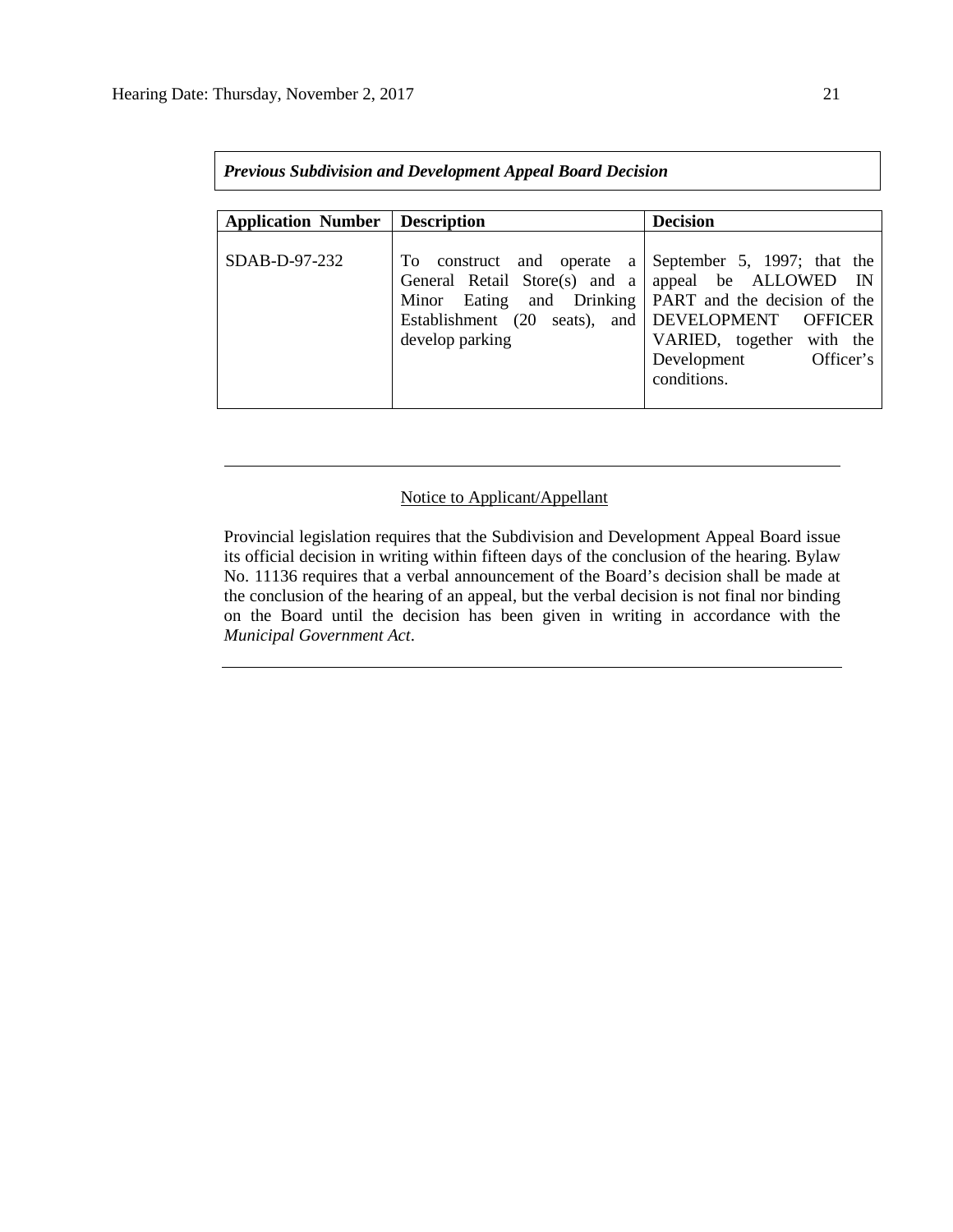| <b>monton</b>                                                                                                                                                                                                                                                                                                                                                                                                                     | Project Number: 257830695-001<br>Application Date:<br>JUL 20, 2017<br>Printed:<br>October 5, 2017 at 11:20 AM<br>1 of 2<br>Page: |  |  |  |  |
|-----------------------------------------------------------------------------------------------------------------------------------------------------------------------------------------------------------------------------------------------------------------------------------------------------------------------------------------------------------------------------------------------------------------------------------|----------------------------------------------------------------------------------------------------------------------------------|--|--|--|--|
| <b>Application for</b>                                                                                                                                                                                                                                                                                                                                                                                                            |                                                                                                                                  |  |  |  |  |
|                                                                                                                                                                                                                                                                                                                                                                                                                                   | <b>Sign Combo Permit</b>                                                                                                         |  |  |  |  |
| This document is a record of a Development Permit and/or Building Permit application, and a record of the decision for the undertaking<br>described below, subject to the limitations and conditions of this permit, of the Edmonton Zoning Bylaw 12800 as amended, Safety Codes<br>Act RSA 2000, Safety Codes Act Permit Regulation, Alberta Building Code 2006 and City of Edmonton Bylaw 15894 Safety Codes Permit             |                                                                                                                                  |  |  |  |  |
| Applicant                                                                                                                                                                                                                                                                                                                                                                                                                         | Property Address(es) and Legal Description(s)<br>8625 - 109 STREET NW<br>Plan 3901AJ Blk 186 Lots 17-21                          |  |  |  |  |
|                                                                                                                                                                                                                                                                                                                                                                                                                                   | Location(s) of Work                                                                                                              |  |  |  |  |
|                                                                                                                                                                                                                                                                                                                                                                                                                                   | Suite:<br>8631 - 109 STREET NW                                                                                                   |  |  |  |  |
|                                                                                                                                                                                                                                                                                                                                                                                                                                   | Entryway: 8631 - 109 STREET NW                                                                                                   |  |  |  |  |
| <b>Scope of Application</b><br>To install (3) Fascia On-premises Signs (Remedy Cafe)                                                                                                                                                                                                                                                                                                                                              |                                                                                                                                  |  |  |  |  |
| <b>Permit Details</b>                                                                                                                                                                                                                                                                                                                                                                                                             |                                                                                                                                  |  |  |  |  |
| ASA Sticker No./Name of Engineer: 6639                                                                                                                                                                                                                                                                                                                                                                                            | Class of Permit: Class B                                                                                                         |  |  |  |  |
| Construction Value: 10000                                                                                                                                                                                                                                                                                                                                                                                                         | Expiry Date:                                                                                                                     |  |  |  |  |
|                                                                                                                                                                                                                                                                                                                                                                                                                                   |                                                                                                                                  |  |  |  |  |
| Fascia Off-premises Sign: 0                                                                                                                                                                                                                                                                                                                                                                                                       | Freestanding Off-premises Sign: 0                                                                                                |  |  |  |  |
| Fascia On-premises Sign: 3                                                                                                                                                                                                                                                                                                                                                                                                        | Freestanding On-premises Sign: 0                                                                                                 |  |  |  |  |
| Roof Off-premises Sign: 0                                                                                                                                                                                                                                                                                                                                                                                                         | Projecting Off-premises Sign: 0                                                                                                  |  |  |  |  |
| Roof On-premises Sign: 0                                                                                                                                                                                                                                                                                                                                                                                                          | Projecting On-premises Sign: 0                                                                                                   |  |  |  |  |
| Minor Digital On-premises Sign: 0                                                                                                                                                                                                                                                                                                                                                                                                 | Replacement Panel on Existing Sign: 0                                                                                            |  |  |  |  |
| Minor Digital Off-premises Sign: 0                                                                                                                                                                                                                                                                                                                                                                                                | Comprehensive Sign Design: 0                                                                                                     |  |  |  |  |
| Minor Digital On/Off-premises Sign: 0                                                                                                                                                                                                                                                                                                                                                                                             | Major Digital Sign: 0                                                                                                            |  |  |  |  |
| I/We certify that the above noted details are correct.                                                                                                                                                                                                                                                                                                                                                                            |                                                                                                                                  |  |  |  |  |
| Applicant signature:                                                                                                                                                                                                                                                                                                                                                                                                              |                                                                                                                                  |  |  |  |  |
| <b>Development Permit Decision</b><br>Approved                                                                                                                                                                                                                                                                                                                                                                                    |                                                                                                                                  |  |  |  |  |
| <b>Subject to the Following Conditions</b><br>1. The 3 proposed Fascia On-premises Signs shall be installed in accordance with the approved plans.                                                                                                                                                                                                                                                                                |                                                                                                                                  |  |  |  |  |
| 2. The intensity of exposed bulbs on a Sign, excluding Digital Signs, shall not exceed 1100 lumens. (Reference Section 59.2(4))                                                                                                                                                                                                                                                                                                   |                                                                                                                                  |  |  |  |  |
| ADVISEMENTS:<br>An approved Development Permit means that the proposed development has been reviewed against the provisions of this bylaw. It<br>does not remove obligations to conform with other legislation, bylaws or land title instruments such as the Municipal Government<br>Act, the Edmonton Building Permit Bylaw or any caveats, covenants or easements that might be attached to the Site (Reference<br>Section 5.2) |                                                                                                                                  |  |  |  |  |
| Variances<br>Signs: The 3 Fascia On-premises Signs on the north facade do not face a public roadway. (Section 59E)                                                                                                                                                                                                                                                                                                                |                                                                                                                                  |  |  |  |  |
| <b>Rights of Appeal</b><br>Amendment Act.                                                                                                                                                                                                                                                                                                                                                                                         | This approval is subject to the right of appeal as outlined in Chapter 24, Section 683 through 689 of the Municipal Government   |  |  |  |  |
| THIS IS NOT A PERMIT                                                                                                                                                                                                                                                                                                                                                                                                              |                                                                                                                                  |  |  |  |  |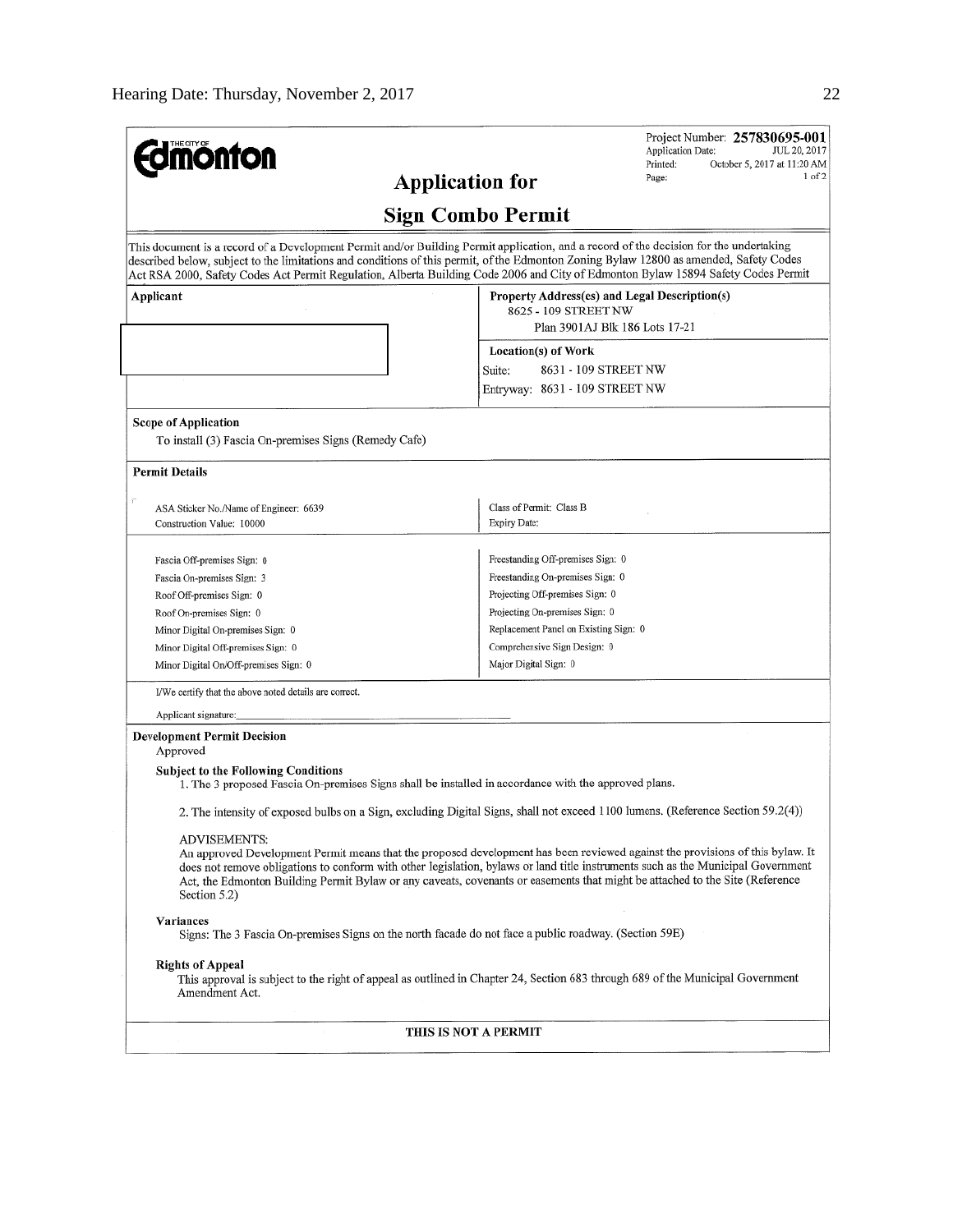| <b>monton</b>                                                                                                                       |                                                                           | <b>Application for</b><br><b>Sign Combo Permit</b>               |                                              | Application Date:<br>Printed:<br>Page:                    | Project Number: 257830695-001<br>JUL 20, 2017<br>October 5, 2017 at 11:20 AM<br>$2$ of $2$ |
|-------------------------------------------------------------------------------------------------------------------------------------|---------------------------------------------------------------------------|------------------------------------------------------------------|----------------------------------------------|-----------------------------------------------------------|--------------------------------------------------------------------------------------------|
| Issue Date: Sep 12, 2017<br>Notice Period Begins: Sep 26, 2017                                                                      |                                                                           | Development Authority: BUCCINO, SAMANTHA<br>Ends:Oct 10, 2017    |                                              | Signature:                                                |                                                                                            |
| <b>Building Permit Decision</b><br>No decision has yet been made.                                                                   |                                                                           |                                                                  |                                              |                                                           |                                                                                            |
| Fees<br>Safety Codes Fee<br>Sign Development Application Fee<br>Sign Building Permit Fee<br>Total GST Amount:<br>Totals for Permit: | <b>Fee Amount</b><br>\$6.08<br>\$273.00<br>\$152.00<br>\$0.00<br>\$431.08 | <b>Amount Paid</b><br>\$6.08<br>\$273.00<br>\$152.00<br>\$431.08 | Receipt#<br>04315235<br>04315235<br>04315235 | Date Paid<br>Jul 24, 2017<br>Jul 24, 2017<br>Jul 24, 2017 |                                                                                            |
|                                                                                                                                     |                                                                           |                                                                  |                                              |                                                           |                                                                                            |
|                                                                                                                                     |                                                                           |                                                                  |                                              |                                                           |                                                                                            |
|                                                                                                                                     |                                                                           |                                                                  |                                              |                                                           |                                                                                            |
|                                                                                                                                     |                                                                           |                                                                  |                                              |                                                           |                                                                                            |
|                                                                                                                                     |                                                                           |                                                                  |                                              |                                                           |                                                                                            |
|                                                                                                                                     |                                                                           |                                                                  |                                              |                                                           |                                                                                            |
|                                                                                                                                     |                                                                           |                                                                  |                                              |                                                           |                                                                                            |
|                                                                                                                                     |                                                                           |                                                                  |                                              |                                                           |                                                                                            |
|                                                                                                                                     |                                                                           |                                                                  |                                              |                                                           |                                                                                            |
|                                                                                                                                     |                                                                           |                                                                  |                                              |                                                           |                                                                                            |
|                                                                                                                                     |                                                                           |                                                                  |                                              |                                                           |                                                                                            |
|                                                                                                                                     |                                                                           |                                                                  |                                              |                                                           |                                                                                            |
|                                                                                                                                     |                                                                           |                                                                  |                                              |                                                           |                                                                                            |
|                                                                                                                                     |                                                                           |                                                                  |                                              |                                                           |                                                                                            |
|                                                                                                                                     |                                                                           | THIS IS NOT A PERMIT                                             |                                              |                                                           |                                                                                            |